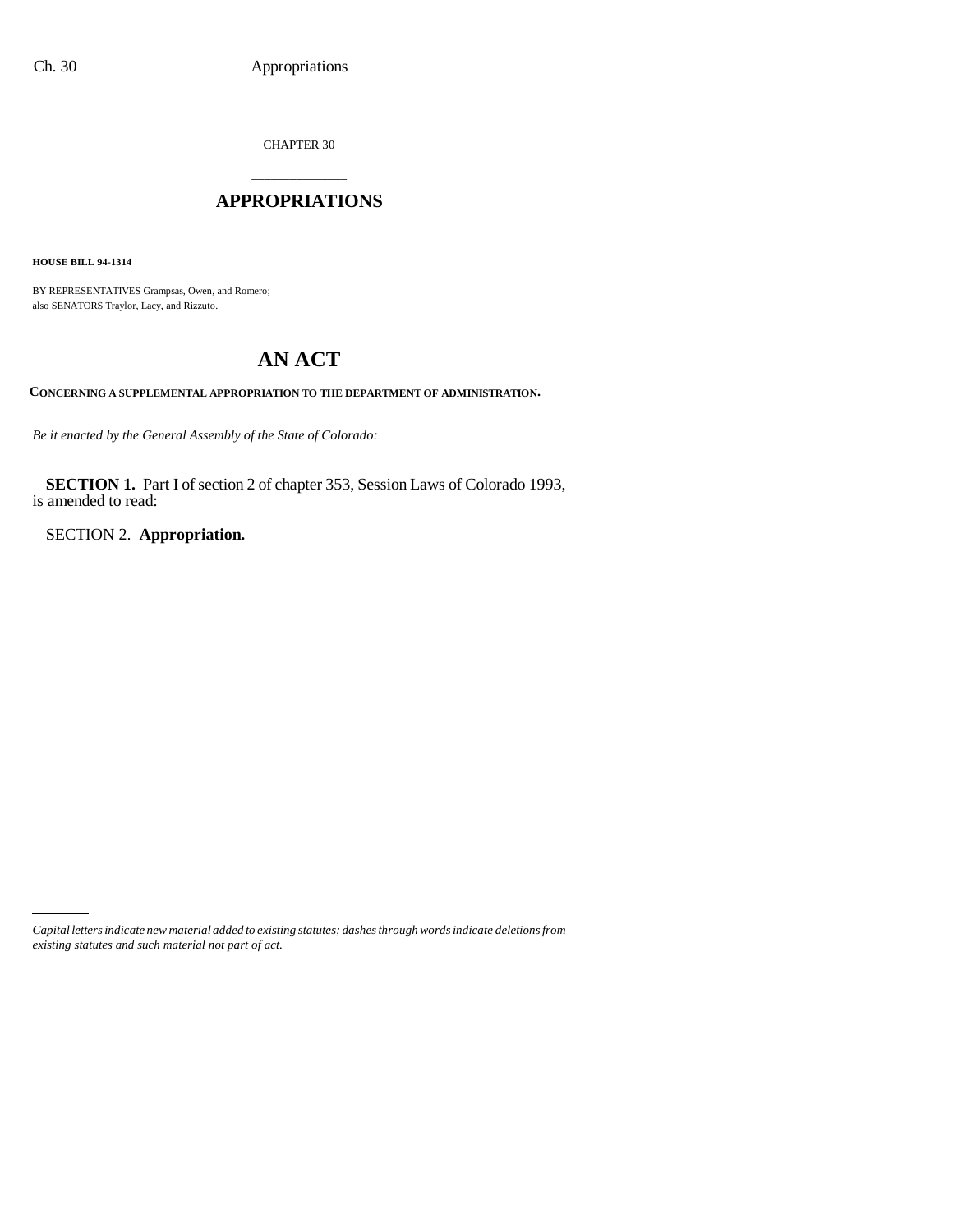|                   |              | <b>APPROPRIATION FROM</b> |  |                |  |              |  |               |   |                |  |
|-------------------|--------------|---------------------------|--|----------------|--|--------------|--|---------------|---|----------------|--|
| <b>ITEM &amp;</b> | <b>TOTAL</b> | <b>GENERAL</b>            |  | <b>GENERAL</b> |  | CASH         |  | <b>CASH</b>   |   | <b>FEDERAL</b> |  |
| <b>SUBTOTAL</b>   |              | <b>FUND</b>               |  | <b>FUND</b>    |  | <b>FUNDS</b> |  | <b>FUNDS</b>  |   | <b>FUNDS</b>   |  |
|                   |              |                           |  | <b>EXEMPT</b>  |  |              |  | <b>EXEMPT</b> | ¢ |                |  |

**PART I DEPARTMENT OF ADMINISTRATION**

### (1) **EXECUTIVE DIRECTOR** <sup>1, 2</sup>

| (A) Administration        |              |         |                        |                    |
|---------------------------|--------------|---------|------------------------|--------------------|
| <b>Personal Services</b>  | 921,244      | 120,689 | $800,555$ <sup>a</sup> |                    |
|                           |              |         | 34,478 <sup>a</sup>    | 766,077 $(T)^h$    |
|                           | $(17.0$ FTE) |         |                        |                    |
| Group Health and Life     | 888,375      | 165,641 | $722,734$ <sup>b</sup> |                    |
|                           |              |         |                        | 722,734 $(T)^{b}$  |
| Short-term Disability     | 36,426       | 6,764   | $29,662$ <sup>b</sup>  |                    |
|                           |              |         |                        | 29,662 $(T)^{b}$   |
| Anniversary Increases     |              |         |                        |                    |
| and                       |              |         |                        |                    |
| Shift Differential        | 269,581      | 86,611  | $182,970$ <sup>b</sup> |                    |
|                           |              |         |                        | 182,970 $(T)^{b}$  |
| Workers' Compensation     | 328,368      | 93,009  | 235,359 <sup>b</sup>   |                    |
| <b>Operating Expenses</b> | 95,568       | 95,568  |                        | 235,359 $(T)^{b}$  |
| <b>Travel Expenses</b>    | 4,631        | 4,631   |                        |                    |
| <b>Legal Services</b>     | 49,395       | 33,618  | $15,777$ <sup>b</sup>  |                    |
|                           |              |         |                        | $15,777$ $(T)^{b}$ |
|                           |              |         |                        |                    |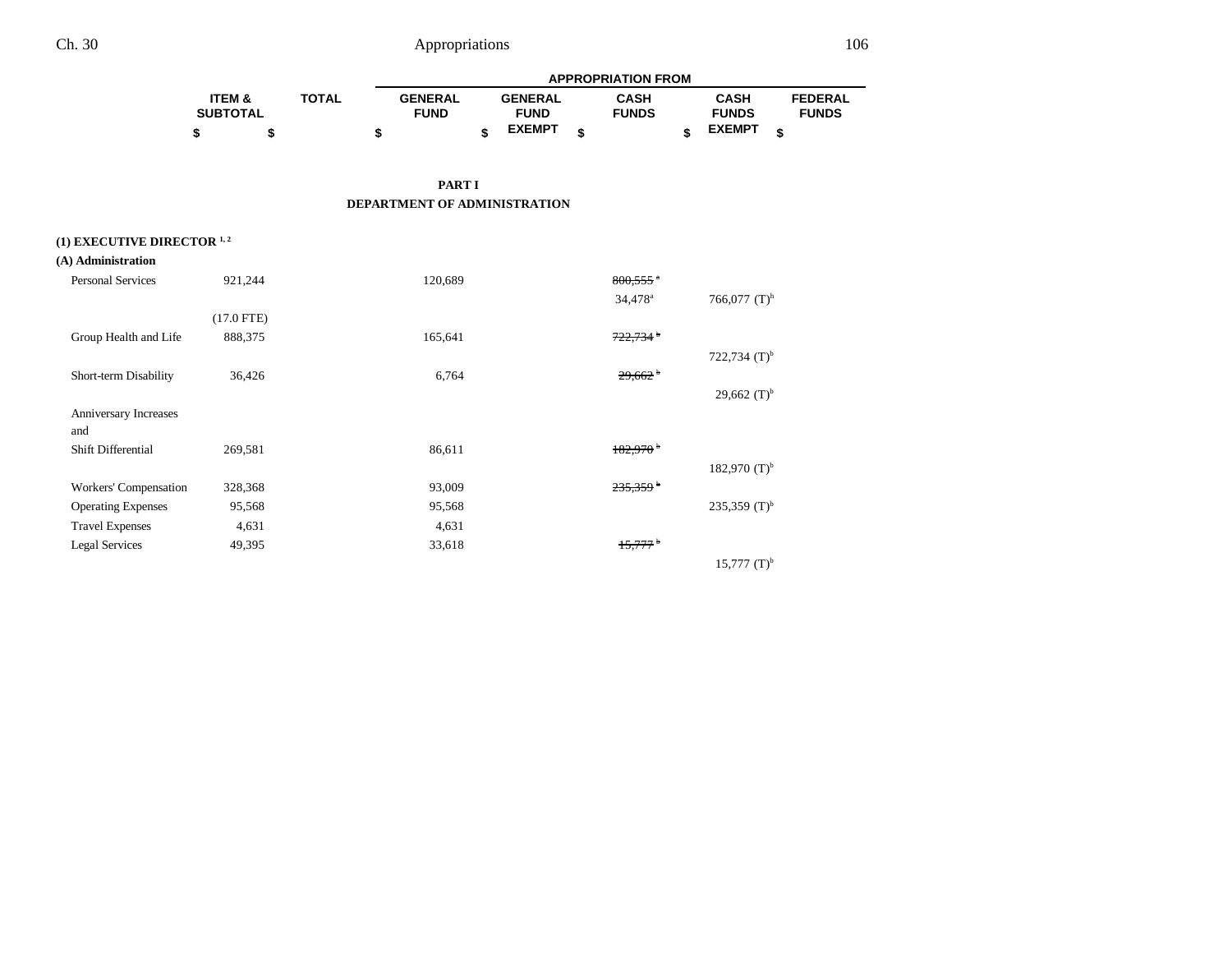| Purchase of Services       |         |                |                        |                            |     |
|----------------------------|---------|----------------|------------------------|----------------------------|-----|
| from Computer Center       | 27,493  | 27,493         |                        |                            |     |
| Payment to Risk            |         |                |                        |                            |     |
| Management and             |         |                |                        |                            |     |
| Property Funds             | 86,831  | 25,923         | 60.908 <sup>b</sup>    |                            |     |
|                            | 88,229  | 26,482         |                        | 61,747 $(T)^{b}$           |     |
| Vehicle Lease Payments     | 117,704 | 75,966         | 41,738                 |                            |     |
|                            |         |                |                        | 41,738 $(T)^{b}$           |     |
| <b>Leased Space</b>        | 774,035 | 273,978        | $500,057$ $\degree$    |                            |     |
|                            |         |                | 39,874 <sup>i</sup>    | $460,183^c$                |     |
| <b>Test Facility Lease</b> | 33,493  | 33,493         |                        |                            |     |
| Capitol Complex Leased     |         |                |                        |                            |     |
| Space                      | 729,442 | 365,748        | $363,694$ <sup>d</sup> |                            |     |
|                            | 750,999 | 379,185        | 91,778 <sup>a</sup>    | 280,036 $(T)^{b}$          |     |
| Lease Purchase             | 277,316 |                | $277,316$ <sup>e</sup> |                            |     |
| Employee Incentive         |         |                |                        | $277,316$ (T) <sup>e</sup> |     |
| Program                    | 5,000   |                | $5,000$ f              |                            |     |
|                            |         |                |                        | 5,000 $(T)^f$              |     |
| <b>Employment Security</b> |         |                |                        |                            |     |
| <b>Contract Payment</b>    | 20,000  | 13,000         | $7,000$ (T)            |                            |     |
|                            |         |                | 5                      |                            |     |
|                            |         |                |                        | 7,000 $(T)^{g}$            |     |
| <b>Employees Emeritus</b>  |         |                |                        |                            |     |
| Retirement                 | 29,000  | 29,000         |                        |                            |     |
| Management Systems         |         |                |                        |                            |     |
| <b>Improvement Project</b> | 121,200 | 60,000         | $61,200$ (T)           |                            |     |
|                            |         |                | 'n                     |                            |     |
| Ch. 30                     |         |                |                        |                            | 107 |
|                            |         | Appropriations |                        |                            |     |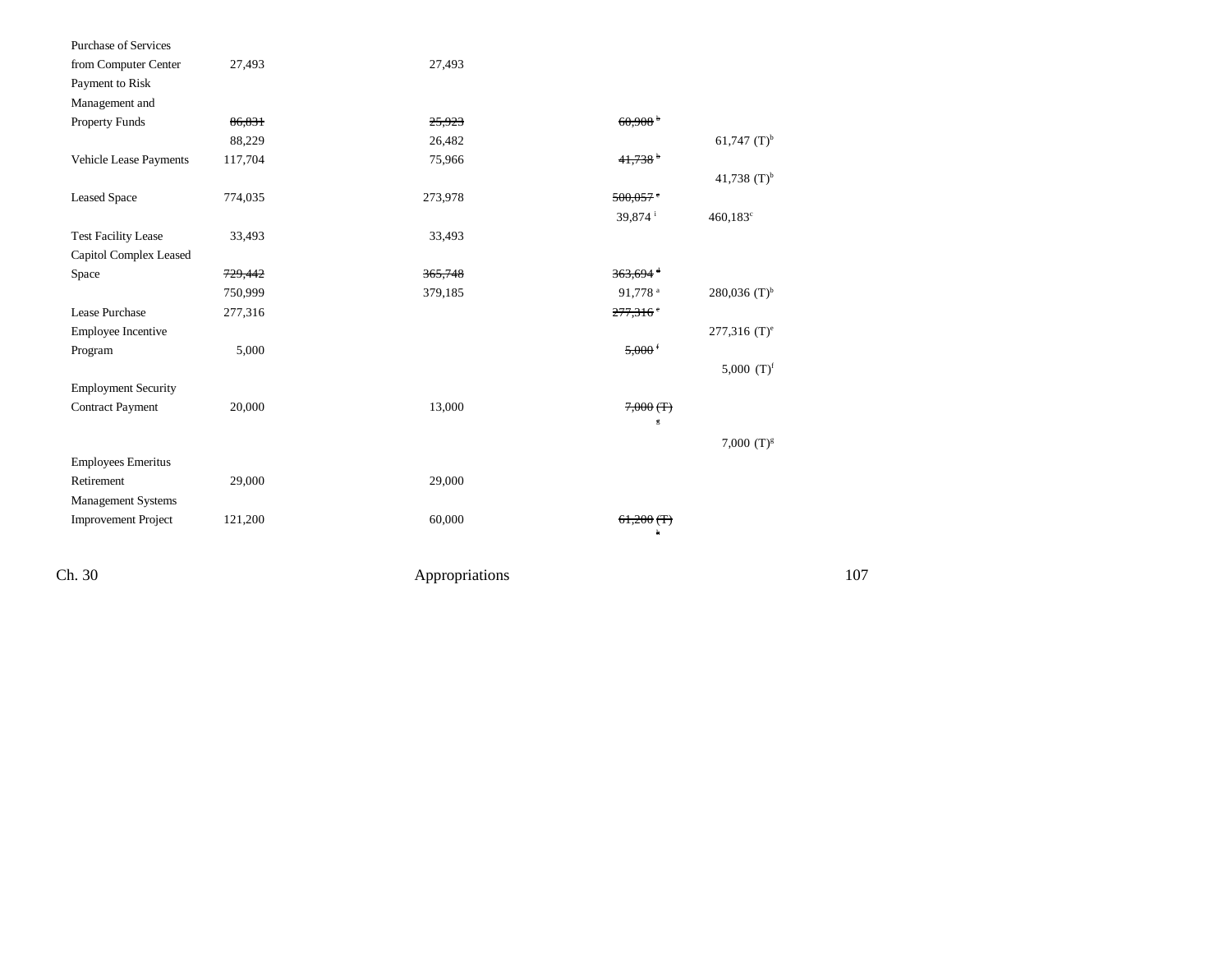|                                    |                                                  | <b>APPROPRIATION FROM</b> |                                     |    |                                                |    |                             |    |                                              |                                      |
|------------------------------------|--------------------------------------------------|---------------------------|-------------------------------------|----|------------------------------------------------|----|-----------------------------|----|----------------------------------------------|--------------------------------------|
|                                    | <b>ITEM &amp;</b><br><b>SUBTOTAL</b><br>\$<br>\$ | <b>TOTAL</b>              | <b>GENERAL</b><br><b>FUND</b><br>\$ | \$ | <b>GENERAL</b><br><b>FUND</b><br><b>EXEMPT</b> | \$ | <b>CASH</b><br><b>FUNDS</b> | \$ | <b>CASH</b><br><b>FUNDS</b><br><b>EXEMPT</b> | <b>FEDERAL</b><br><b>FUNDS</b><br>\$ |
| <b>CONVENTION</b><br><b>CENTER</b> |                                                  |                           |                                     |    |                                                |    |                             |    | 61,200 $(T)^{j}$                             |                                      |
| <b>MAINTENANCE</b>                 | 60,000<br>4,815,102<br>4,898,057                 |                           |                                     |    |                                                |    |                             |    | $60,000^k$                                   |                                      |

<sup>a</sup> Of this amount, \$766,077(T) shall be from statewide indirect cost recoveries, and \$34,478 THESE AMOUNTS shall be from Capitol parking receipts.

<sup>b</sup> These amounts shall be from cash funded divisions within the Department.

c Of this amount, \$6,463(T) shall be from the Department of Health, \$3,737(T) shall be from the Department of Regulatory Agencies, \$174,773(T) shall be from the Department of Labor and Employment, \$11,918(T) shall be from the Department of Social Services, \$2,052(T) shall be from the Department of Revenue, \$259,877 \$252,259(T)

shall be from cash funded divisions within the Department, and \$8,981 shall be from the Highway Users Tax Fund.

#### d Of this amount, \$90,269 shall be from Capitol parking receipts, and \$273,425 shall be from cash funded divisions within the Department.

e This amount shall be from the Division of Telecommunications.

f This amount shall be from savings pursuant to Section 24-30-804.5, C.R.S.

g Of this amount, \$991 shall be from the Department of Administration, \$642 shall be from the Department of Agriculture, \$67 shall be from the Department of

Corrections, \$396 shall be from the Department of Health, \$1,552 shall be from the Department of Institutions, \$800 shall be from the Department of Law, \$70 shall be from

the Department of Local Affairs, \$1,320 shall be from the Department of Natural Resources, \$34 shall be from the Department of Public Safety, \$109 shall be from the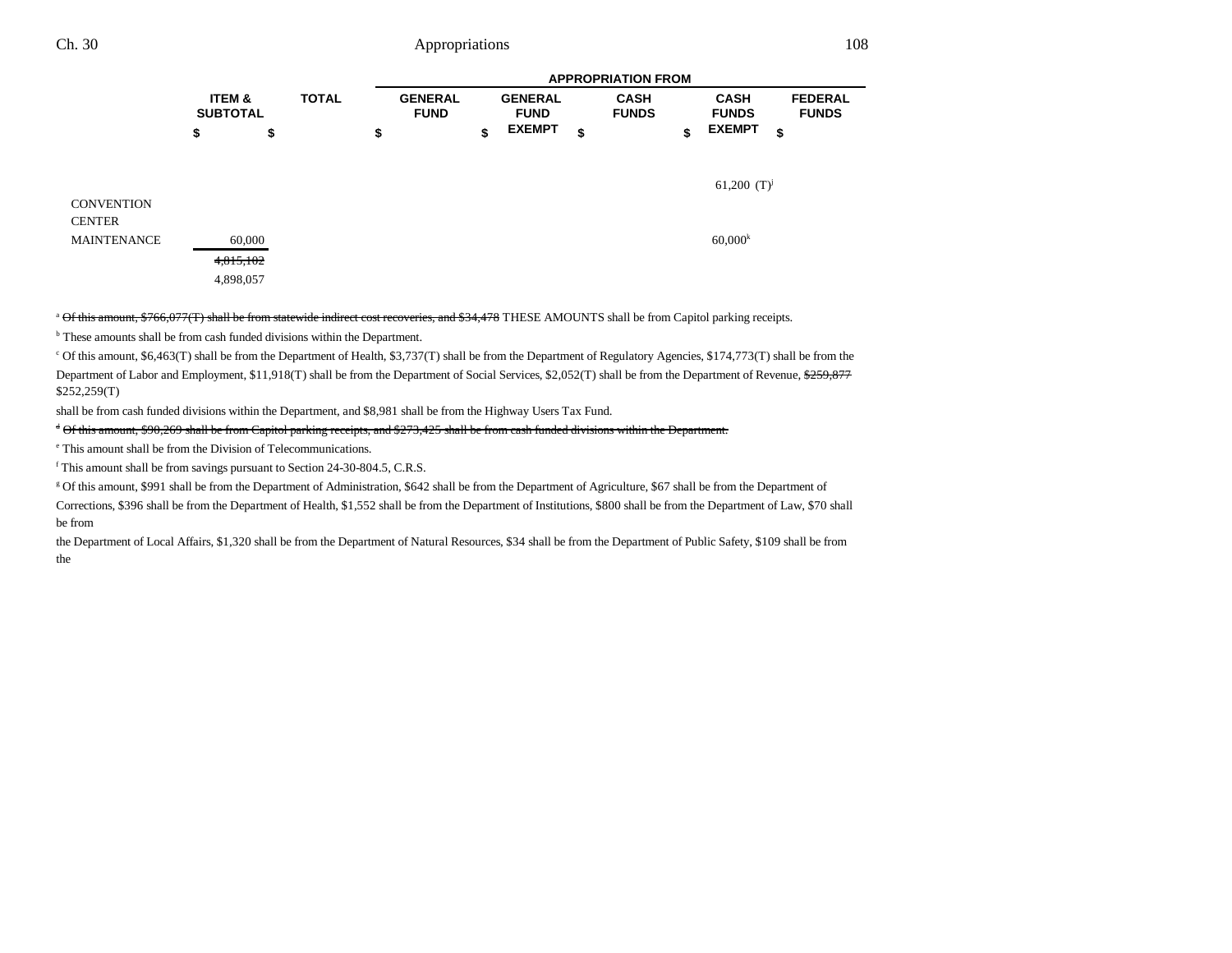Department of Regulatory Agencies, \$95 shall be from the Department of Revenue, \$911 shall be from the Department of Social Services, and \$13 shall be from the Department

of State.

h This amount shall be from various state agencies. THIS AMOUNT SHALL BE FROM INDIRECT COST RECOVERIES.

i THIS AMOUNT SHALL BE FROM CASH PAYMENTS FROM LARIMER COUNTY.

j THIS AMOUNT SHALL BE FROM VARIOUS STATE AGENCIES.

k THIS AMOUNT SHALL BE FROM DONATIONS.

#### **(B) Information Management Commission**

| <b>Personal Services</b>    | 197,901     |         |
|-----------------------------|-------------|---------|
|                             | $(3.0$ FTE) |         |
| <b>Operating Expenses</b>   | 27,061      |         |
| <b>Travel Expenses</b>      | 4,969       |         |
| <b>Contractual Services</b> | 149,038     |         |
|                             | 378,969     | 378,969 |

#### **(C) Colorado Financial Reporting System**

| 3,424,788    |  |
|--------------|--|
| $(28.5$ FTE) |  |
| 4.560        |  |
| 3.429.348    |  |
|              |  |

8,623,419

8,706,374

Ch. 30 Appropriations 109

3,429,348 3,429,348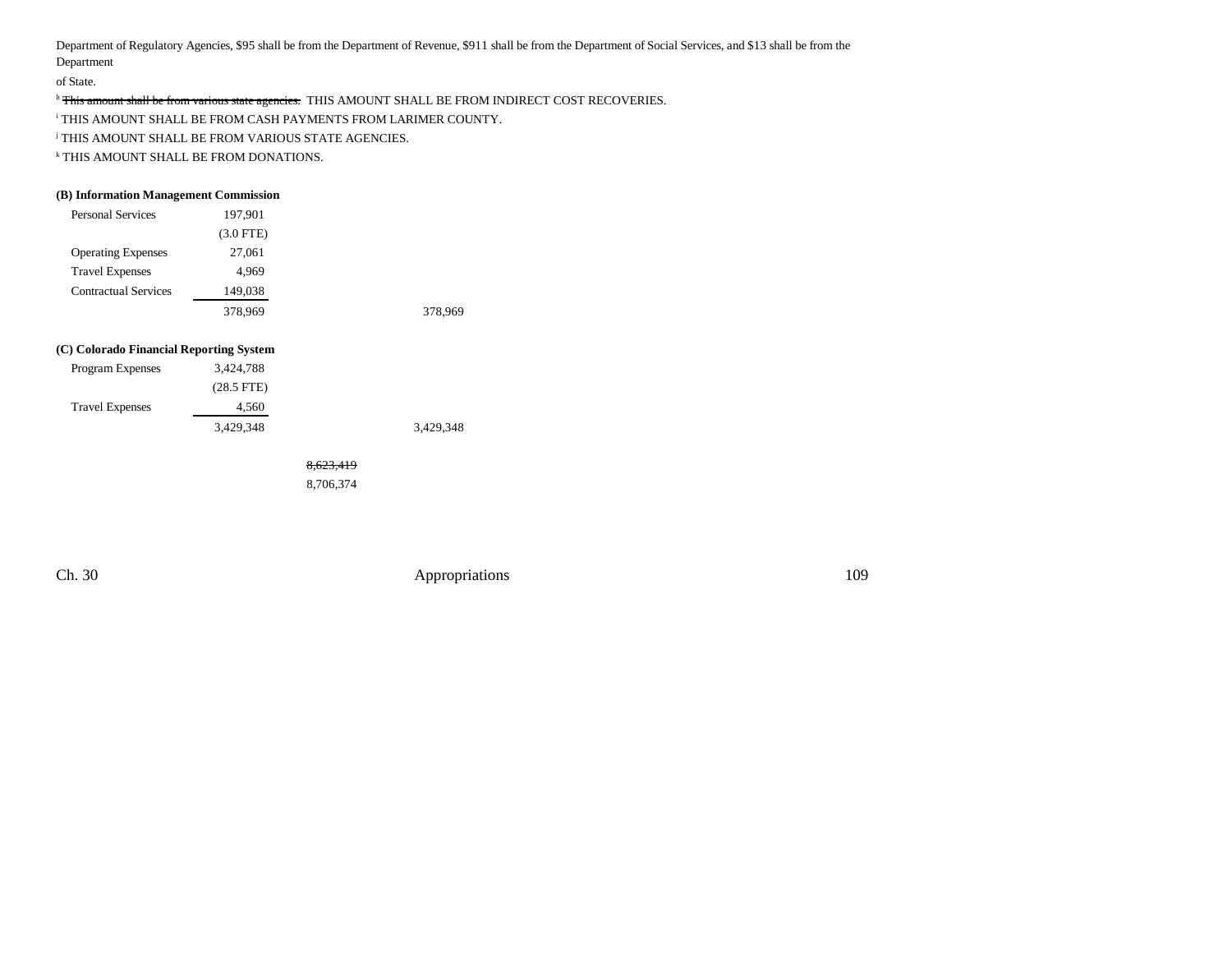|                                |                           |              |              |    | <b>APPROPRIATION FROM</b>     |    |                               |    |                             |    |                             |    |                                |
|--------------------------------|---------------------------|--------------|--------------|----|-------------------------------|----|-------------------------------|----|-----------------------------|----|-----------------------------|----|--------------------------------|
|                                | ITEM &<br><b>SUBTOTAL</b> |              | <b>TOTAL</b> |    | <b>GENERAL</b><br><b>FUND</b> |    | <b>GENERAL</b><br><b>FUND</b> |    | <b>CASH</b><br><b>FUNDS</b> |    | <b>CASH</b><br><b>FUNDS</b> |    | <b>FEDERAL</b><br><b>FUNDS</b> |
|                                | \$                        | \$           |              | \$ |                               | \$ | <b>EXEMPT</b>                 | \$ |                             | \$ | <b>EXEMPT</b>               | \$ |                                |
| (2) CENTRAL<br><b>SERVICES</b> |                           |              |              |    |                               |    |                               |    |                             |    |                             |    |                                |
| (A) Administration Section     |                           |              |              |    |                               |    |                               |    |                             |    |                             |    |                                |
| <b>Personal Services</b>       |                           | 475,442      |              |    |                               |    |                               |    |                             |    |                             |    |                                |
|                                |                           | $(11.3$ FTE) |              |    |                               |    |                               |    |                             |    |                             |    |                                |
| <b>Operating Expenses</b>      |                           | 125,391      |              |    |                               |    |                               |    |                             |    |                             |    |                                |
| <b>Travel Expenses</b>         |                           | 3,966        |              |    |                               |    |                               |    |                             |    |                             |    |                                |
| <b>Purchase of Services</b>    |                           |              |              |    |                               |    |                               |    |                             |    |                             |    |                                |
| from Computer Center           |                           | 264,241      |              |    |                               |    |                               |    |                             |    |                             |    |                                |
| <b>Indirect Cost</b>           |                           |              |              |    |                               |    |                               |    |                             |    |                             |    |                                |
| Assessment                     |                           | 451,067      |              |    |                               |    |                               |    |                             |    |                             |    |                                |
|                                |                           | 1,320,107    |              |    |                               |    |                               |    | $1,320,107$ (T)             |    |                             |    |                                |
|                                |                           |              |              |    |                               |    |                               |    | $\mathbf a$                 |    |                             |    |                                |

 $2,500^a$  1,317,607 (T)<sup>b</sup>

<sup>a</sup> This amount shall be from user <del>fees and from various sections of the Division of Central Services.</del> FEES.

 $^{\rm b}$  THIS AMOUNT SHALL BE FROM VARIOUS SECTIONS OF THE DIVISION OF CENTRAL SERVICES.

### **(B) Print Shop and Graphics**

Personal Services 817,806 (28.1 FTE)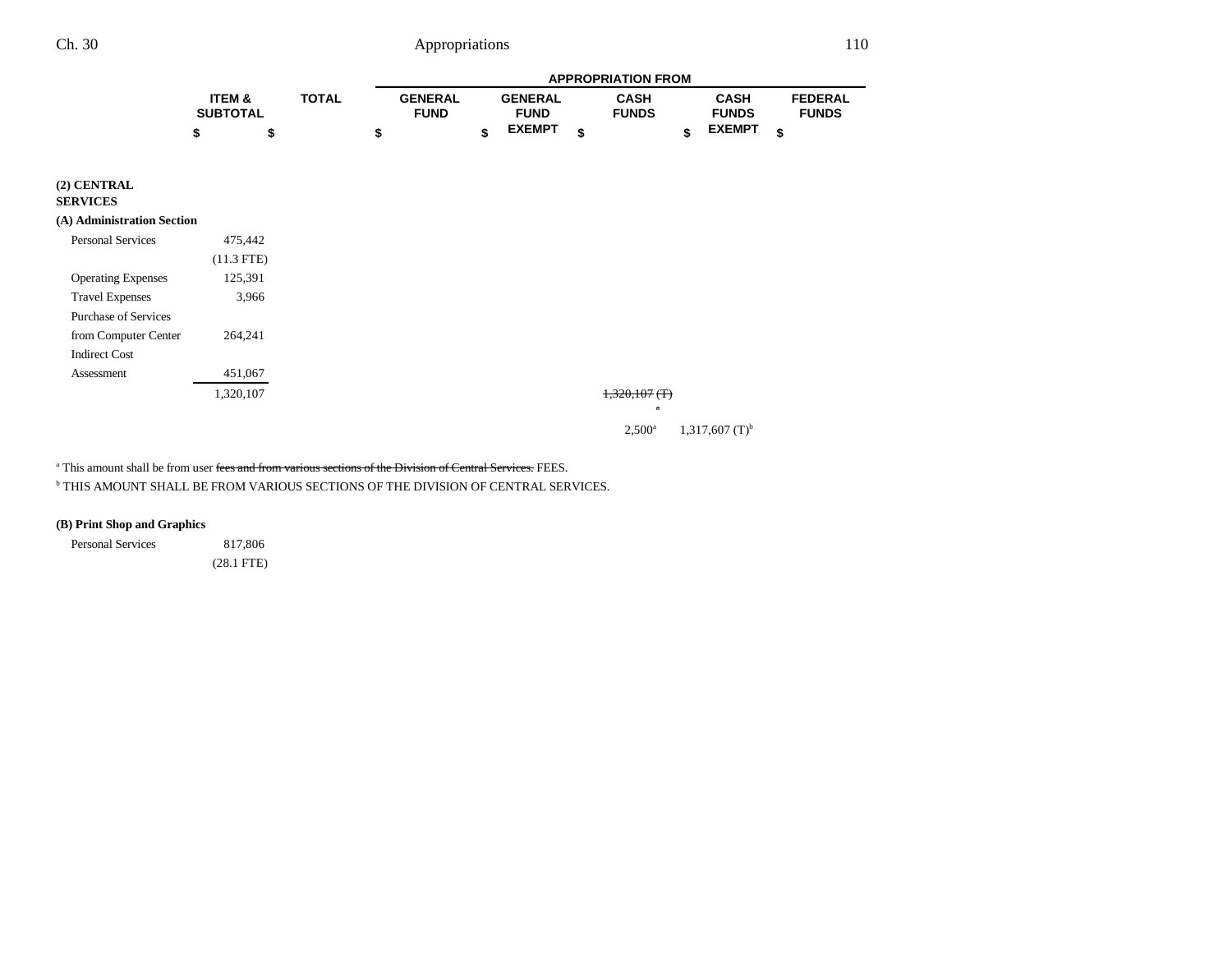| <b>Operating Expenses</b>                                                   | 631,134      |                |                      |                          |     |
|-----------------------------------------------------------------------------|--------------|----------------|----------------------|--------------------------|-----|
| <b>Travel Expenses</b>                                                      | 2,064        |                |                      |                          |     |
|                                                                             | 1,451,004    |                | $1,451,004$ (T)      |                          |     |
|                                                                             |              |                | $\mathbf{a}$         |                          |     |
|                                                                             |              |                | $1,970^{\rm a}$      | 1,449,034 $(T)^{b}$      |     |
| <sup>a</sup> This amount shall be from user fees.                           |              |                |                      |                          |     |
| $^{\rm b}$ THIS AMOUNT SHALL BE FROM USER FEES FROM STATE AGENCIES.         |              |                |                      |                          |     |
| (C) Copiers                                                                 |              |                |                      |                          |     |
| <b>Personal Services</b>                                                    | 72,755       |                |                      |                          |     |
|                                                                             | $(2.0$ FTE)  |                |                      |                          |     |
| <b>Operating Expenses</b>                                                   | 662,855      |                |                      |                          |     |
|                                                                             | 735,610      |                | $735,610$ (T)        |                          |     |
|                                                                             |              |                | $\mathbf{a}$         |                          |     |
|                                                                             |              |                |                      | 735,610 (T) <sup>a</sup> |     |
| <sup>a</sup> This amount shall be from user fees. FEES FROM STATE AGENCIES. |              |                |                      |                          |     |
| (D) Microfilm                                                               |              |                |                      |                          |     |
| <b>Personal Services</b>                                                    | 352,729      |                |                      |                          |     |
|                                                                             | $(14.0$ FTE) |                |                      |                          |     |
| <b>Operating Expenses</b>                                                   | 219,151      |                |                      |                          |     |
| <b>Travel Expenses</b>                                                      | 496          |                |                      |                          |     |
|                                                                             | 572,376      |                | $572,376$ (T)        |                          |     |
|                                                                             |              |                | $7,675$ <sup>a</sup> | 564,701 $(T)^{b}$        |     |
|                                                                             |              |                |                      |                          |     |
| Ch. 30                                                                      |              | Appropriations |                      |                          | 111 |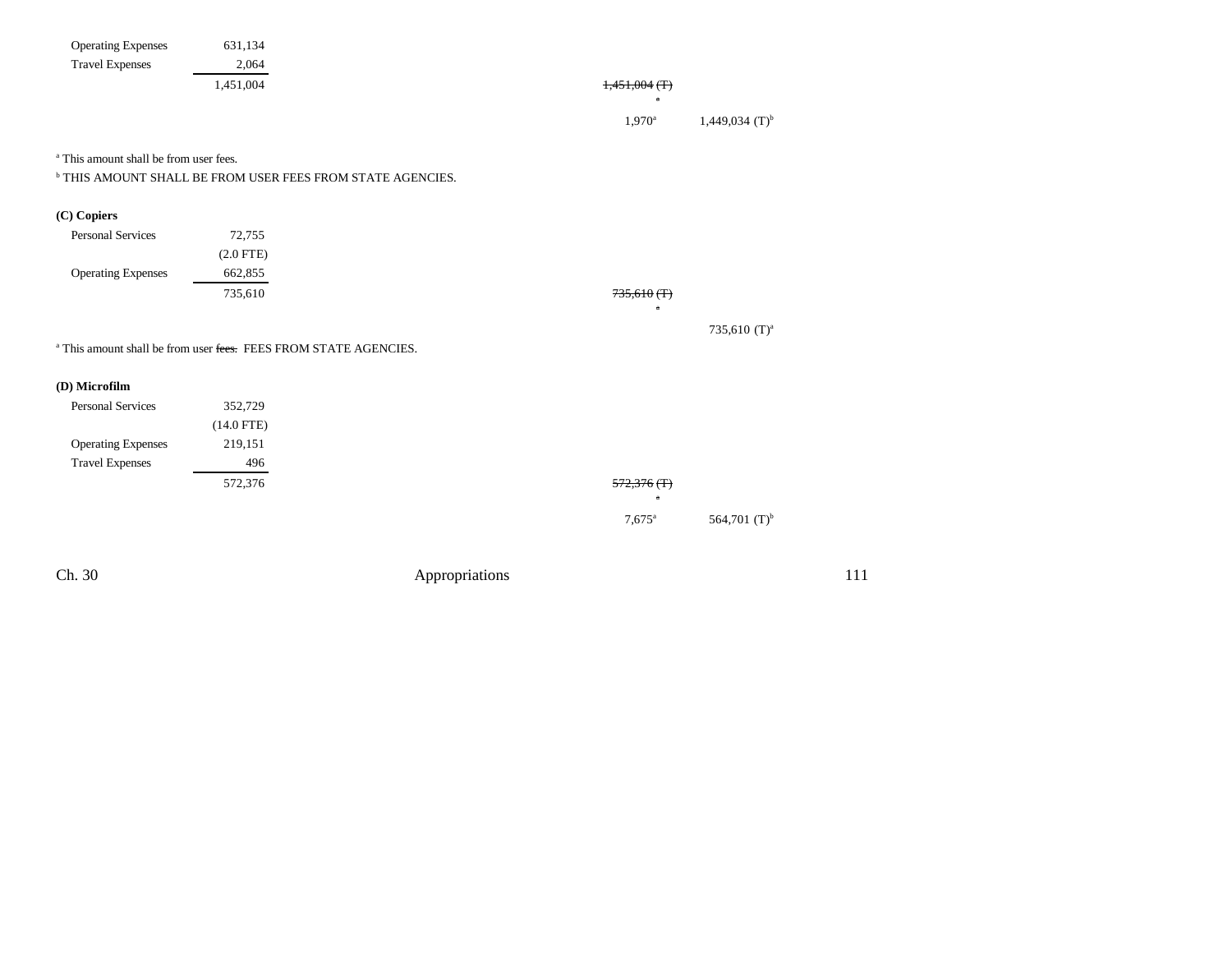|                   |              |   |                |                | <b>APPROPRIATION FROM</b> |               |                |
|-------------------|--------------|---|----------------|----------------|---------------------------|---------------|----------------|
| <b>ITEM &amp;</b> | <b>TOTAL</b> |   | <b>GENERAL</b> | <b>GENERAL</b> | <b>CASH</b>               | <b>CASH</b>   | <b>FEDERAL</b> |
| <b>SUBTOTAL</b>   |              |   | <b>FUND</b>    | <b>FUND</b>    | <b>FUNDS</b>              | <b>FUNDS</b>  | <b>FUNDS</b>   |
|                   |              | œ |                | <b>EXEMPT</b>  |                           | <b>EXEMPT</b> |                |

a This amount shall be from user fees.

b THIS AMOUNT SHALL BE FROM USER FEES FROM STATE AGENCIES.

### **(E) Quick Copy Center**

| <b>Personal Services</b>  | 168.514     |
|---------------------------|-------------|
|                           | $(7.0$ FTE) |
| <b>Operating Expenses</b> | 418.268     |
| Replace Xerox Copier      | 48,268      |
|                           | 635,050     |

635,050 635,050 (T)

a

919<sup>a</sup> 634,131 (T)<sup>b</sup>

a This amount shall be from user fees.

 $^{\rm b}$  THIS AMOUNT SHALL BE FROM USER FEES FROM STATE AGENCIES.

### **(F) Motor Pool/Garage/Fleet Management**

| <b>Personal Services</b>  | 440,467      |
|---------------------------|--------------|
|                           | $(14.5$ FTE) |
| <b>Operating Expenses</b> | 3,293,908    |
| <b>Travel Expenses</b>    | 1,912        |
| <b>Fleet Management</b>   |              |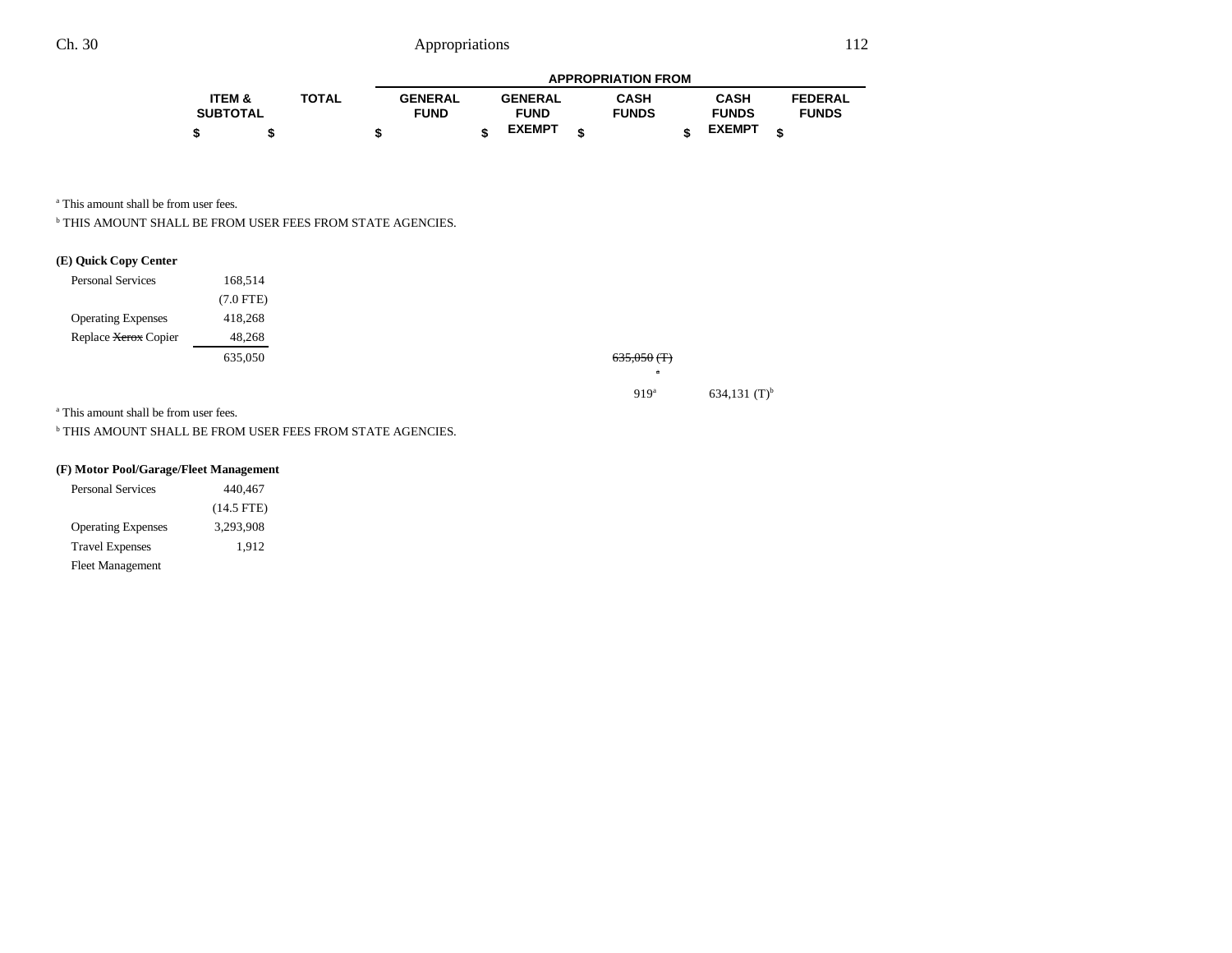| <b>Personal Services</b> | 73,533      |                                                      |
|--------------------------|-------------|------------------------------------------------------|
|                          | $(4.0$ FTE) |                                                      |
| <b>Fleet Management</b>  |             |                                                      |
| Operating                | 3,098,753   |                                                      |
|                          | 4,923,129   |                                                      |
| Purchase/Lease of        |             |                                                      |
| Vehicles                 | 6,317,124   |                                                      |
|                          | 13,225,697  | $13,225,697$ (T)                                     |
|                          |             | $\mathbf{a}$                                         |
|                          | 15,050,073  | $14,971,415$ (T) <sup>b</sup><br>78,658 <sup>a</sup> |

a This amount shall be from user fees.

 $^{\rm b}$  THIS AMOUNT SHALL BE FROM USER FEES FROM STATE AGENCIES.

## **(G) Mail Services**

| <b>Personal Services</b>  | 715,305      |
|---------------------------|--------------|
|                           | $(34.4$ FTE) |
| <b>Operating Expenses</b> | 3,305,398    |
|                           | 3,592,942    |
| <b>Travel Expenses</b>    | 1,385        |
|                           | 4,022,088    |
|                           |              |
|                           | 4,309,632    |

a This amount shall be from user fees.

 $^{\rm b}$  THIS AMOUNT SHALL BE FROM USER FEES FROM STATE AGENCIES.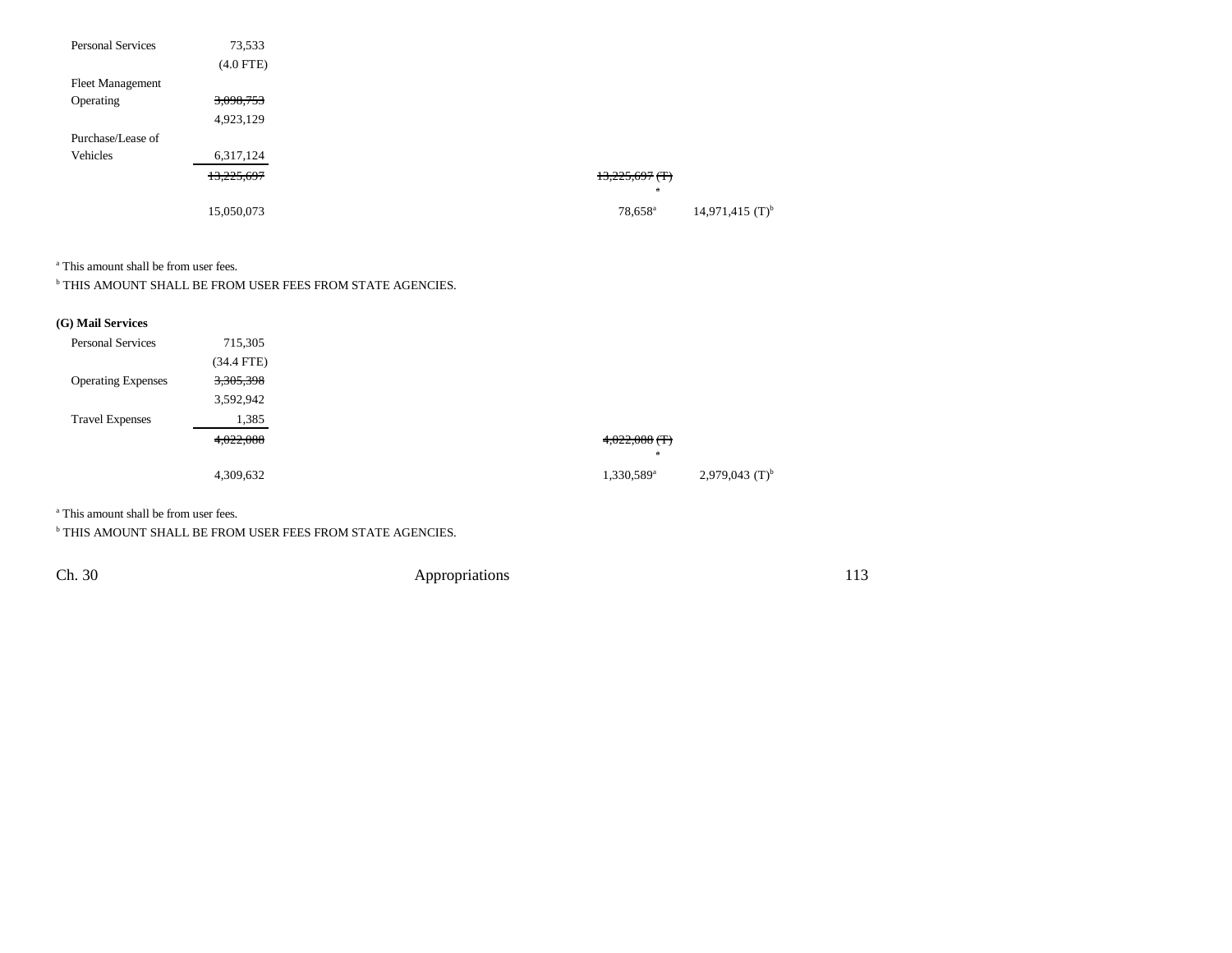|                   |              | <b>APPROPRIATION FROM</b> |  |                |  |              |  |               |  |                |
|-------------------|--------------|---------------------------|--|----------------|--|--------------|--|---------------|--|----------------|
| <b>ITEM &amp;</b> | <b>TOTAL</b> | <b>GENERAL</b>            |  | <b>GENERAL</b> |  | <b>CASH</b>  |  | <b>CASH</b>   |  | <b>FEDERAL</b> |
| <b>SUBTOTAL</b>   |              | <b>FUND</b>               |  | <b>FUND</b>    |  | <b>FUNDS</b> |  | <b>FUNDS</b>  |  | <b>FUNDS</b>   |
| \$                |              |                           |  | <b>EXEMPT</b>  |  |              |  | <b>EXEMPT</b> |  |                |

### **(H) North Campus Operations**

| <b>Personal Services</b>  | 65,276      |
|---------------------------|-------------|
|                           | $(2.0$ FTE) |
| <b>Operating Expenses</b> | 16,099      |
| Utilities                 | 51,908      |
|                           | 133.283     |

133,283 133,283 (T)

a

133,283  $(T)^a$ 

<sup>a</sup> This amount shall be from user <del>fees.</del> FEES FROM STATE AGENCIES.

### **(I) Central Collections**

| Personal Services         | 526,493      |
|---------------------------|--------------|
|                           | $(19.0$ FTE) |
| <b>Operating Expenses</b> | 254,704      |
| Collection of Debts Due   |              |
| to the State              | 36,398       |
| Purchase of Services      |              |
| from Computer Center      | 141,606      |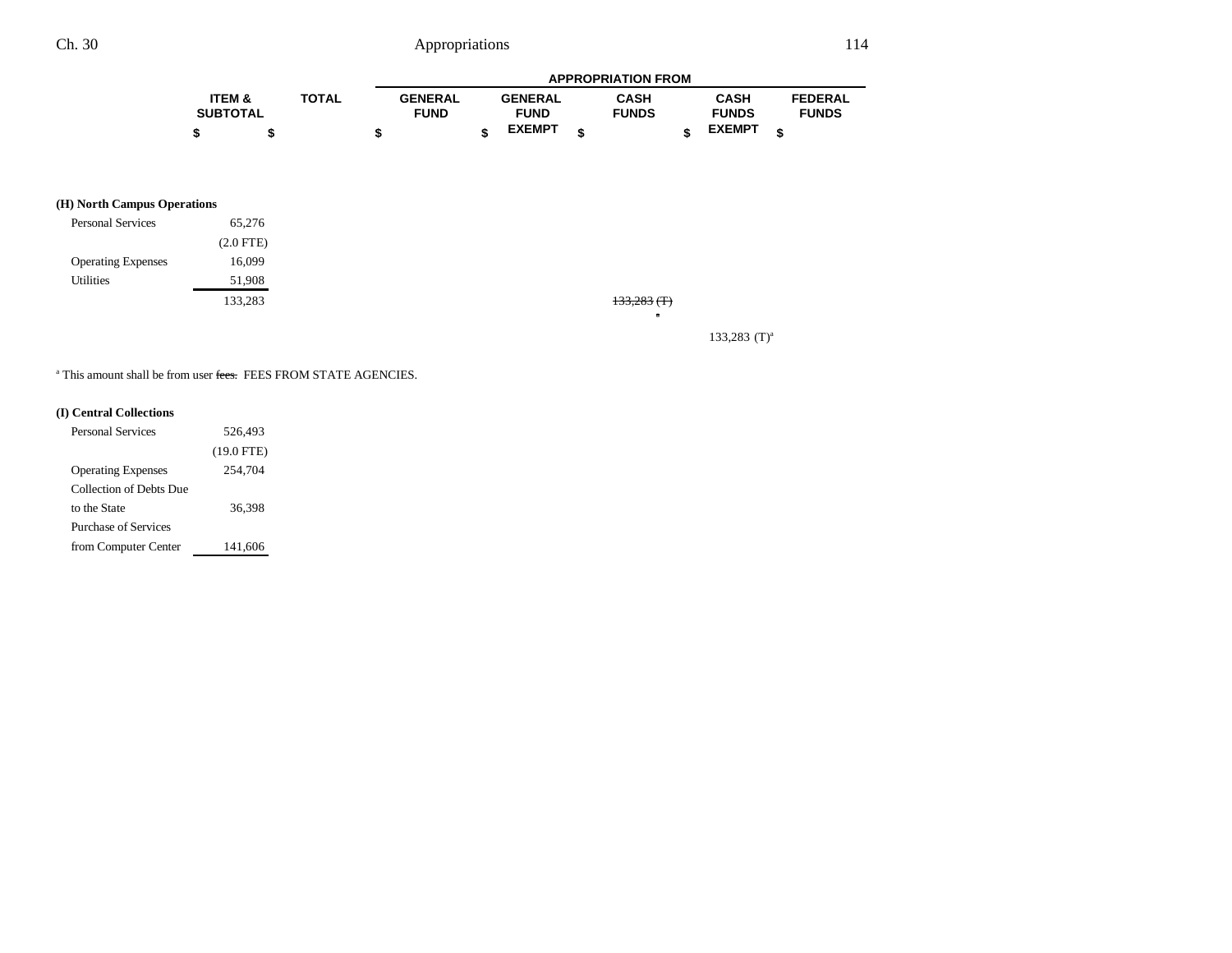959,201  $(T)^a$ 

a This amount shall be from collection receipts.

23,054,416 25,166,336

#### **(3) DIVISION OF ACCOUNTS AND CONTROL**

| <b>Personal Services</b>        | 1,593,550    |           | 1,104,453 | $489,097$ (T)         |                    |
|---------------------------------|--------------|-----------|-----------|-----------------------|--------------------|
|                                 |              |           |           | $\mathbf a$           |                    |
|                                 |              |           |           |                       | 489,097 $(T)^a$    |
|                                 | $(34.0$ FTE) |           |           |                       |                    |
| <b>Operating Expenses</b>       | 122,234      |           | 120,734   | 1,500 <sup>b</sup>    |                    |
|                                 |              |           |           |                       | 1,500 <sup>b</sup> |
| <b>Travel Expenses</b>          | 4,968        |           | 3,468     | 1,500 <sup>b</sup>    |                    |
| <b>Purchase of Services</b>     |              |           |           |                       | 1,500 <sup>b</sup> |
| from Computer Center            | 671,830      |           | 618,107   | $53,723$ <sup>b</sup> |                    |
|                                 | 697,197      |           |           |                       | $79,090^{\circ}$   |
| <b>Indirect Cost Consultant</b> | 35,000       |           | 35,000    |                       |                    |
|                                 |              | 2,427,582 |           |                       |                    |
|                                 |              | 2,452,949 |           |                       |                    |
|                                 |              |           |           |                       |                    |

a This amount shall be from statewide indirect cost recoveries of the Department of Transportation.

b These amounts shall be from the Employee Benefits Fund.

 $^{\rm c}$  OF THIS AMOUNT, \$53,723 SHALL BE FROM THE EMPLOYEE BENEFIT FUND, AND \$25,367 SHALL BE FROM DONATIONS.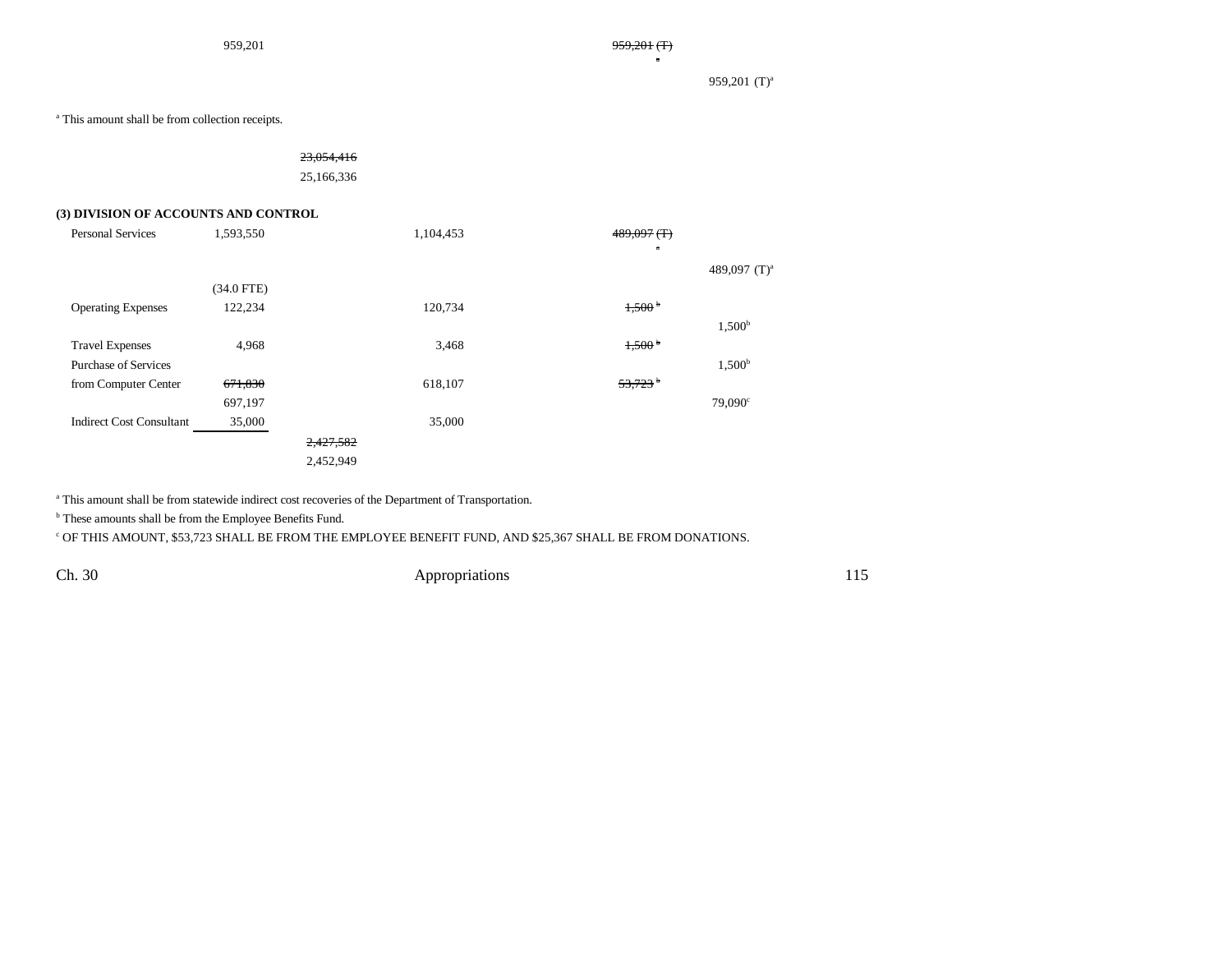|                   |              | <b>APPROPRIATION FROM</b> |                |  |                |  |              |  |               |                |
|-------------------|--------------|---------------------------|----------------|--|----------------|--|--------------|--|---------------|----------------|
| <b>ITEM &amp;</b> | <b>TOTAL</b> |                           | <b>GENERAL</b> |  | <b>GENERAL</b> |  | <b>CASH</b>  |  | <b>CASH</b>   | <b>FEDERAL</b> |
| <b>SUBTOTAL</b>   |              |                           | <b>FUND</b>    |  | <b>FUND</b>    |  | <b>FUNDS</b> |  | <b>FUNDS</b>  | <b>FUNDS</b>   |
|                   |              |                           |                |  | <b>EXEMPT</b>  |  |              |  | <b>EXEMPT</b> |                |

### **(4) GENERAL GOVERNMENT COMPUTER CENTER**

| <b>Personal Services</b>  | 5,328,895     |
|---------------------------|---------------|
|                           | $(151.8$ FTE) |
| <b>Operating Expenses</b> | 4,216,064     |
| <b>Travel Expenses</b>    | 9,018         |
| RENTAL, LEASE, OR         |               |
| <b>LEASE/PURCHASE</b>     |               |
| ΟF                        |               |
| Magnetic Disk Storage     | 573,947       |
| Rental Purchase of        |               |
| RENTAL, LEASE, OR         |               |
| <b>LEASE/PURCHASE</b>     |               |
| ΟF                        |               |
| Central Processing Unit   | 1,890,716     |
| <b>Utilities</b>          | 10,449        |
| RENTAL, LEASE, OR         |               |
| <b>LEASE/PURCHASE</b>     |               |
| ΟF                        |               |
| Magnetic Tape             |               |
| Subsystem                 | 73,400        |
|                           |               |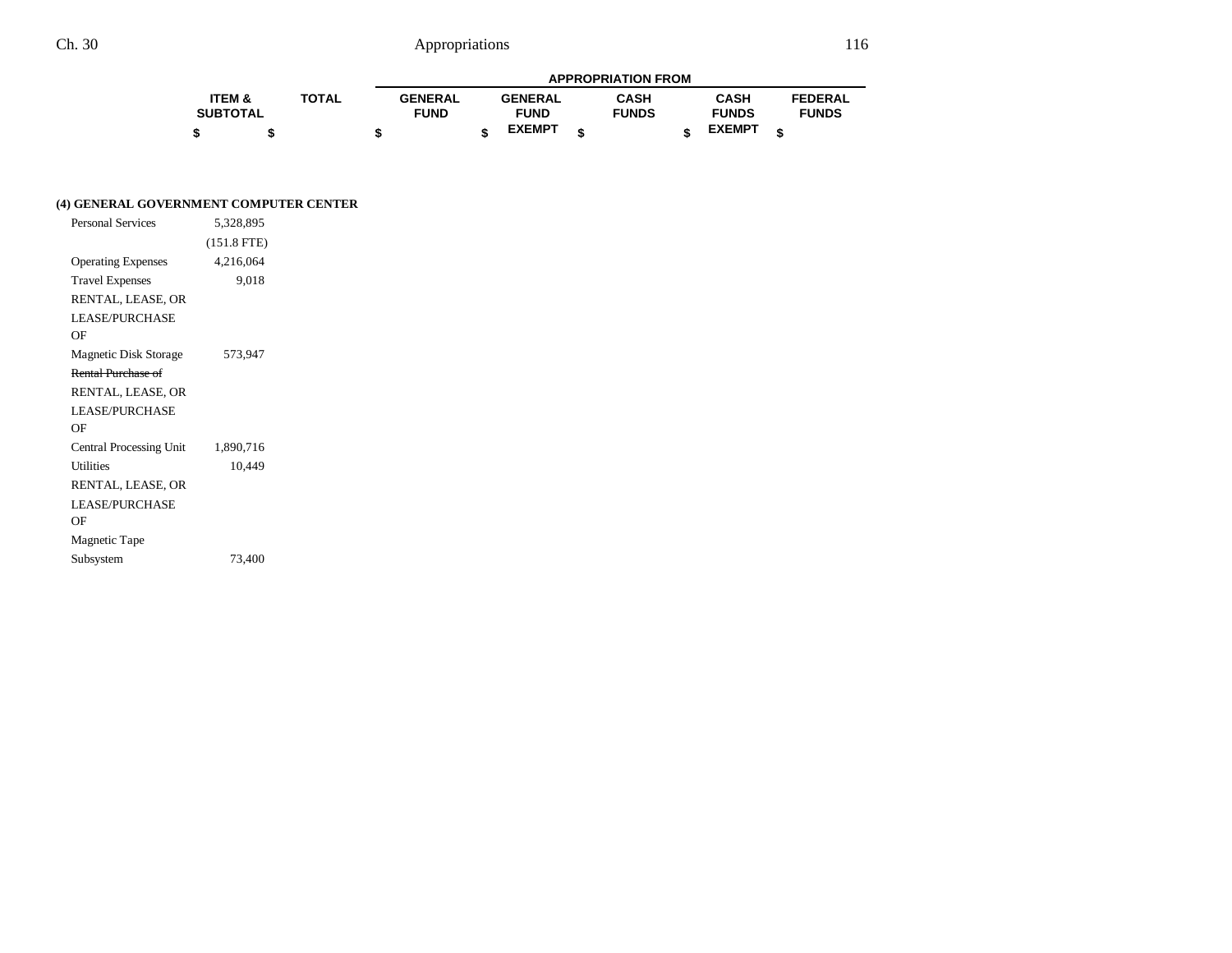| Telecommunications         |         |            |                |                               |
|----------------------------|---------|------------|----------------|-------------------------------|
| Support                    | 408,401 |            |                |                               |
| <b>Laser Printer Lease</b> |         |            |                |                               |
| RENTAL, LEASE, OR          |         |            |                |                               |
| LEASE/PURCHASE             |         |            |                |                               |
| OF                         |         |            |                |                               |
| <b>LASER PRINTER</b>       | 36,000  |            |                |                               |
| Disaster Recovery          | 354,703 |            |                |                               |
|                            |         | 12,901,593 | $12,901,593$ * |                               |
|                            |         |            | $28,061^a$     | $12,873,532$ (T) <sup>b</sup> |

<sup>a</sup> Of this amount, \$28,061 THIS AMOUNT shall be from various local governments, and \$12,872,992 (T) shall be from various state agencies. GOVERNMENTS. b THIS AMOUNT SHALL BE FROM VARIOUS STATE AGENCIES.

### **(5) STATE ARCHIVES AND PUBLIC RECORDS DIVISION**

| <b>Personal Services</b>  | 434,074      |         | 326,415 | $107,659$ <sup>a</sup> |               |
|---------------------------|--------------|---------|---------|------------------------|---------------|
|                           |              |         |         | $102, 130^{\rm a}$     | 5,529 $(T)^b$ |
|                           | $(11.0$ FTE) |         |         |                        |               |
| <b>Operating Expenses</b> | 29,524       |         | 29,524  |                        |               |
| <b>Travel Expenses</b>    | 1,872        |         | 1,872   |                        |               |
| Microfilming of           |              |         |         |                        |               |
| <b>Permanent Records</b>  | 9,372        |         | 9,372   |                        |               |
| <b>Indirect Cost</b>      |              |         |         |                        |               |
| Recoveries                | 4,352        |         |         | 4,352 $a$              |               |
|                           |              | 479,194 |         |                        |               |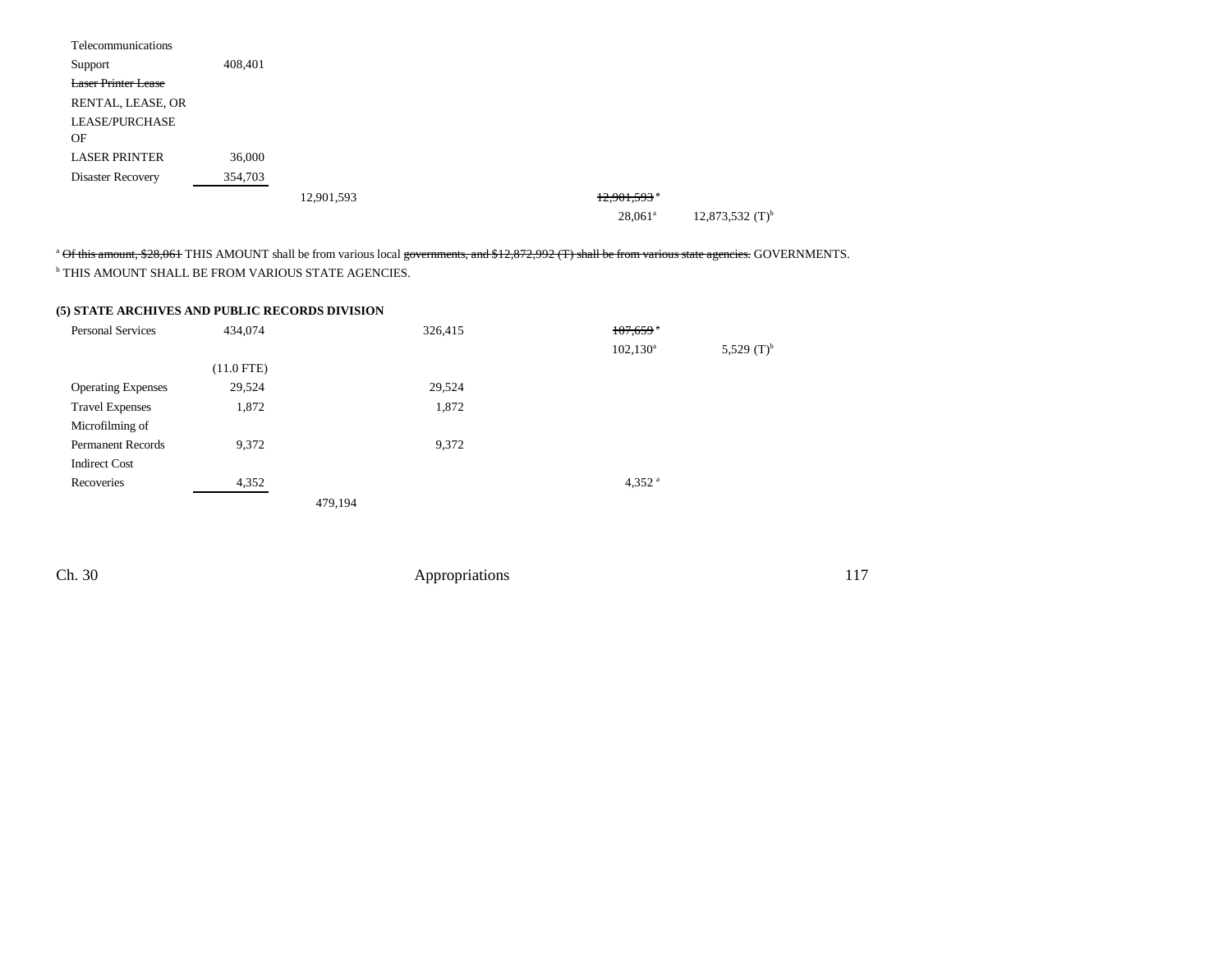|                   |              | <b>APPROPRIATION FROM</b> |  |                |  |              |  |               |   |                |
|-------------------|--------------|---------------------------|--|----------------|--|--------------|--|---------------|---|----------------|
| <b>ITEM &amp;</b> | <b>TOTAL</b> | <b>GENERAL</b>            |  | <b>GENERAL</b> |  | <b>CASH</b>  |  | CASH          |   | <b>FEDERAL</b> |
| <b>SUBTOTAL</b>   |              | <b>FUND</b>               |  | <b>FUND</b>    |  | <b>FUNDS</b> |  | <b>FUNDS</b>  |   | <b>FUNDS</b>   |
|                   |              |                           |  | <b>EXEMPT</b>  |  |              |  | <b>EXEMPT</b> | ¢ |                |

a These amounts shall be from user fees.

b THIS AMOUNT SHALL BE FROM USER FEES FROM STATE AGENCIES.

# **(6) CAPITOL**

#### **COMPLEX**

#### **(A) Housekeeping, Grounds, and Physical Plant**

| <b>Personal Services</b>  | 2,029,213            |  |
|---------------------------|----------------------|--|
|                           | $(66.8$ FTE)         |  |
| <b>Operating Expenses</b> | 294,090              |  |
| <b>Travel Expenses</b>    | 1,967                |  |
| Utilities                 | <del>1,642,327</del> |  |
|                           | 1,795,567            |  |
| Custodial and Security    |                      |  |
| Contracts                 | 558,445              |  |
| <b>Indirect Cost</b>      |                      |  |
| Assessment                | 258.243              |  |
| Building and Equipment    |                      |  |
| Maintenance               | 27,585               |  |
| <b>Barricade Rental</b>   | 25,000               |  |
|                           | <del>4.836.870</del> |  |

4,836,870 (T)

a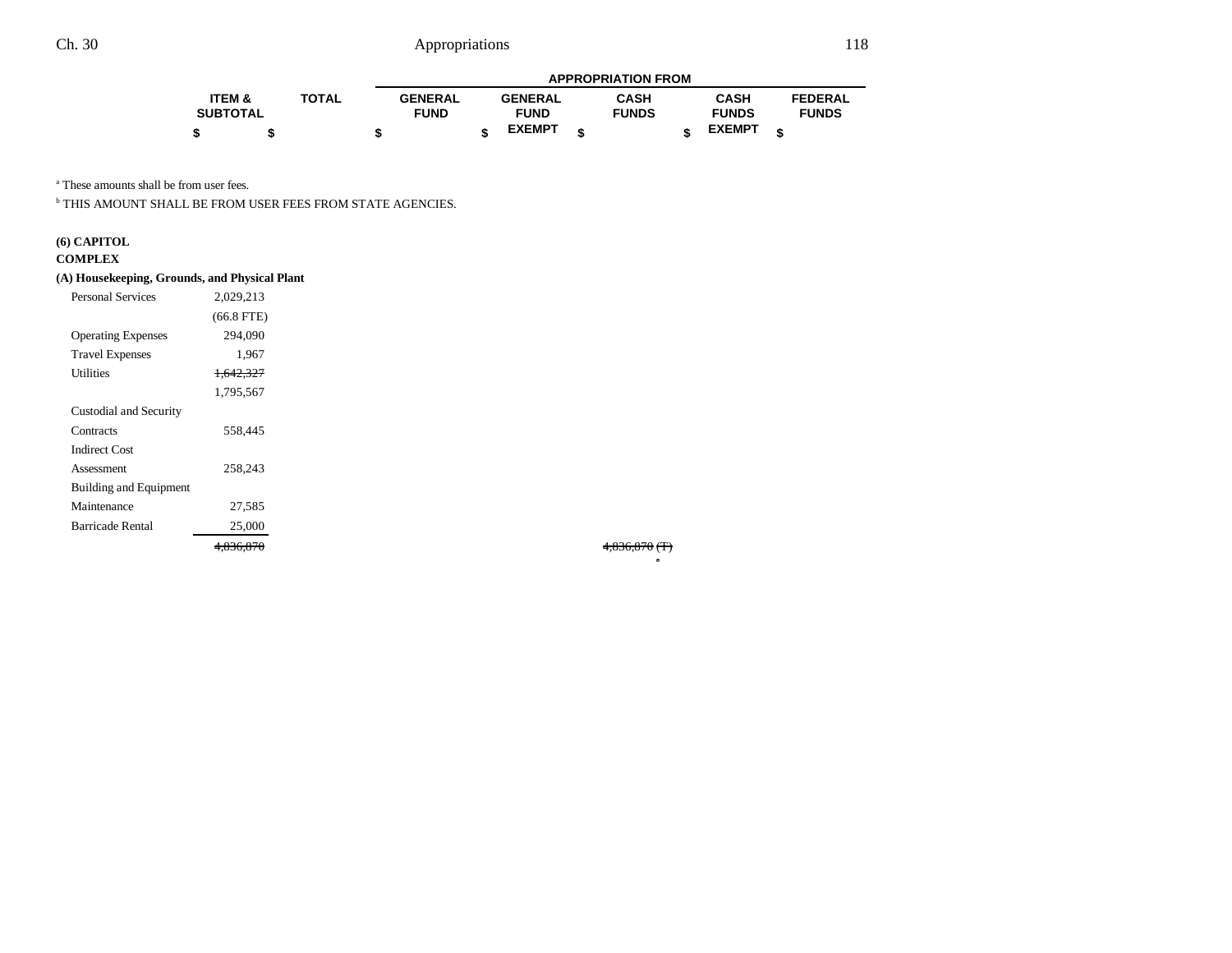4,990,110 (T)<sup>a</sup> 4,990,110 (T)<sup>a</sup>

<sup>a</sup> This amount shall be from the lease payments by the occupants of the Capitol Complex.

| (B) State Services Building in Grand Junction |             |                                                                                                                            |     |
|-----------------------------------------------|-------------|----------------------------------------------------------------------------------------------------------------------------|-----|
| <b>Personal Services</b>                      | 105,792     |                                                                                                                            |     |
|                                               | $(1.0$ FTE) |                                                                                                                            |     |
| <b>Operating Expenses</b>                     | 27,731      |                                                                                                                            |     |
| <b>Travel Expenses</b>                        | 315         |                                                                                                                            |     |
| Utilities                                     | 47,639      |                                                                                                                            |     |
| <b>Indirect Cost</b>                          |             |                                                                                                                            |     |
| Assessment                                    | 3,935       |                                                                                                                            |     |
|                                               | 185,412     | $185,412$ (T)                                                                                                              |     |
|                                               |             |                                                                                                                            |     |
|                                               |             | 177,096 $(T)^{b}$<br>$8,316^a$                                                                                             |     |
|                                               |             | <sup>a</sup> This amount shall be from the lease payments by the occupants of the Grand Junction State Office Building.    |     |
|                                               |             | <sup>b</sup> THIS AMOUNT SHALL BE FROM LEASE PAYMENTS BY THE OCCUPANTS OF THE GRAND JUNCTION STATE OFFICE BUILDING.        |     |
|                                               |             |                                                                                                                            |     |
| (C) Maintenance and Upkeep                    |             |                                                                                                                            |     |
| 700 Kipling                                   | 305,689     | $305,689$ (T)<br>ā                                                                                                         |     |
|                                               |             | 305,689 $(T)^a$                                                                                                            |     |
|                                               |             |                                                                                                                            |     |
|                                               |             | <sup>a</sup> This amount shall be from the lease costs PAYMENTS of the STATE AGENCY occupants of the 700 Kipling Building. |     |
|                                               | 5,327,971   |                                                                                                                            |     |
|                                               | 5,481,211   |                                                                                                                            |     |
| Ch. 30                                        |             | Appropriations                                                                                                             | 119 |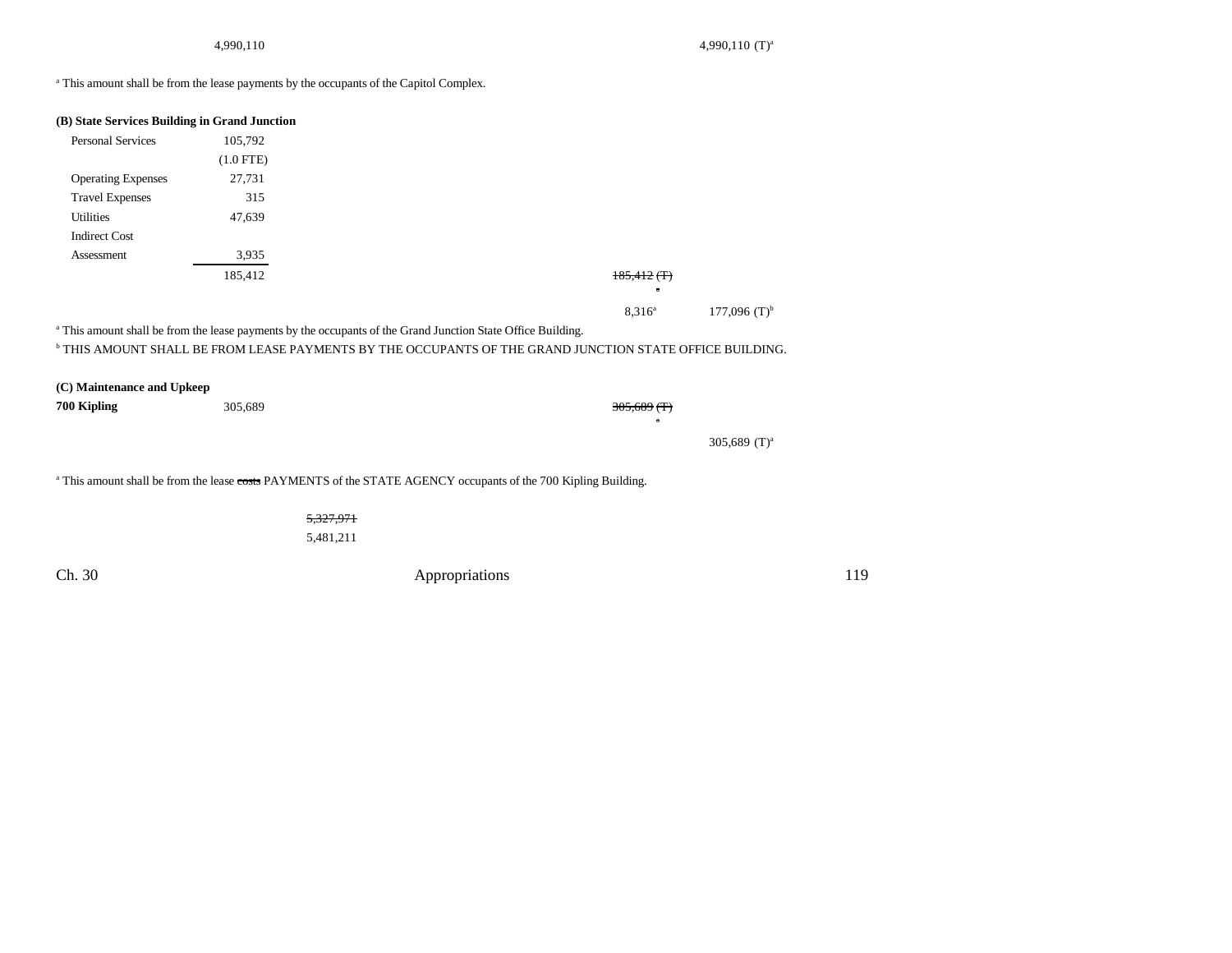| <b>APPROPRIATION FROM</b> |  |       |                |  |                |  |              |  |               |  |                |
|---------------------------|--|-------|----------------|--|----------------|--|--------------|--|---------------|--|----------------|
| <b>ITEM &amp;</b>         |  | TOTAL | <b>GENERAL</b> |  | <b>GENERAL</b> |  | <b>CASH</b>  |  | <b>CASH</b>   |  | <b>FEDERAL</b> |
| <b>SUBTOTAL</b>           |  |       | <b>FUND</b>    |  | <b>FUND</b>    |  | <b>FUNDS</b> |  | <b>FUNDS</b>  |  | <b>FUNDS</b>   |
|                           |  |       |                |  | <b>EXEMPT</b>  |  |              |  | <b>EXEMPT</b> |  |                |

### **(7) DIVISION OF PURCHASING AND STATE BUILDINGS 3**

| <b>Personal Services</b>      | 679,477      |         |         |
|-------------------------------|--------------|---------|---------|
|                               | $(16.0$ FTE) |         |         |
| <b>Operating Expenses</b>     | 35,127       |         |         |
| <b>Travel Expenses</b>        | 787          |         |         |
| Purchase of Services from     |              |         |         |
| Computer Center               | 2,574        |         |         |
| Coordination of Capital       |              |         |         |
| Construction and              |              |         |         |
| <b>Controlled Maintenance</b> |              |         |         |
| Requests                      | 185,591      |         |         |
|                               | $(3.0$ FTE)  |         |         |
| <b>Travel Expenses</b>        | 2,209        |         |         |
| Coordination and Review of    |              |         |         |
| <b>State Building Leases</b>  | 84,472       |         |         |
|                               | $(2.0$ FTE)  |         |         |
|                               |              | 990,237 | 990,237 |

### **(8) DIVISION OF TELECOMMUNICATIONS**

**(A) Administration**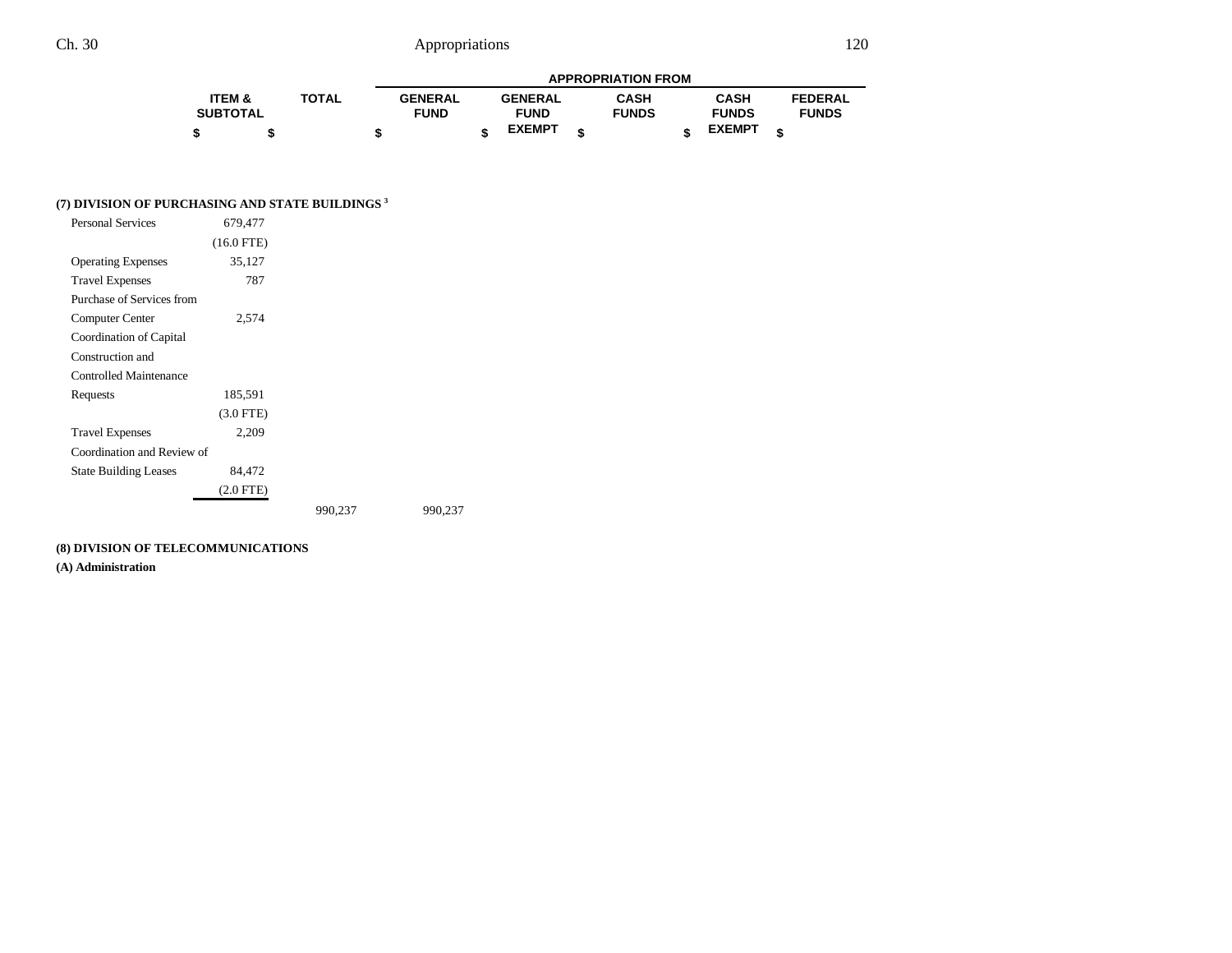| <b>Personal Services</b>  | 494,854      |              |                        |                  |
|---------------------------|--------------|--------------|------------------------|------------------|
|                           | $(11.0$ FTE) |              |                        |                  |
| <b>Operating Expenses</b> | 28,662       |              |                        |                  |
| <b>Travel Expenses</b>    | 4,262        |              |                        |                  |
|                           | 527,778      | 527,778      |                        |                  |
| (B) Maintenance           |              |              |                        |                  |
| <b>Personal Services</b>  | 1,922,499    | 1,922,499    |                        |                  |
|                           |              | $(39.0$ FTE) |                        |                  |
| <b>Operating Expenses</b> | 144,333      | 144,333      |                        |                  |
| <b>Travel Expenses</b>    | 7,939        | 7,939        |                        |                  |
| Utilities                 | 77,904       | 77,904       |                        |                  |
| <b>Local Systems</b>      |              |              |                        |                  |
| Development               | 157,248      |              | $157,248$ <sup>a</sup> |                  |
|                           |              |              | $119,816^a$            | 37,432 $(T)^{b}$ |
| Local System Development  |              |              |                        |                  |
| <b>Travel Expenses</b>    | 300          |              | 300 <sup>a</sup>       |                  |
|                           |              |              |                        | 300 $(T)^{b}$    |
|                           | 2,310,223    |              |                        |                  |

<sup>a</sup> <del>These amounts</del> THIS AMOUNT shall be from user fees.

b THESE AMOUNTS SHALL BE FROM USER FEES FROM STATE AGENCIES.

### **(C) Network Programs**

| <b>Personal Services</b> | 327,840     |
|--------------------------|-------------|
|                          | $(8.0$ FTE) |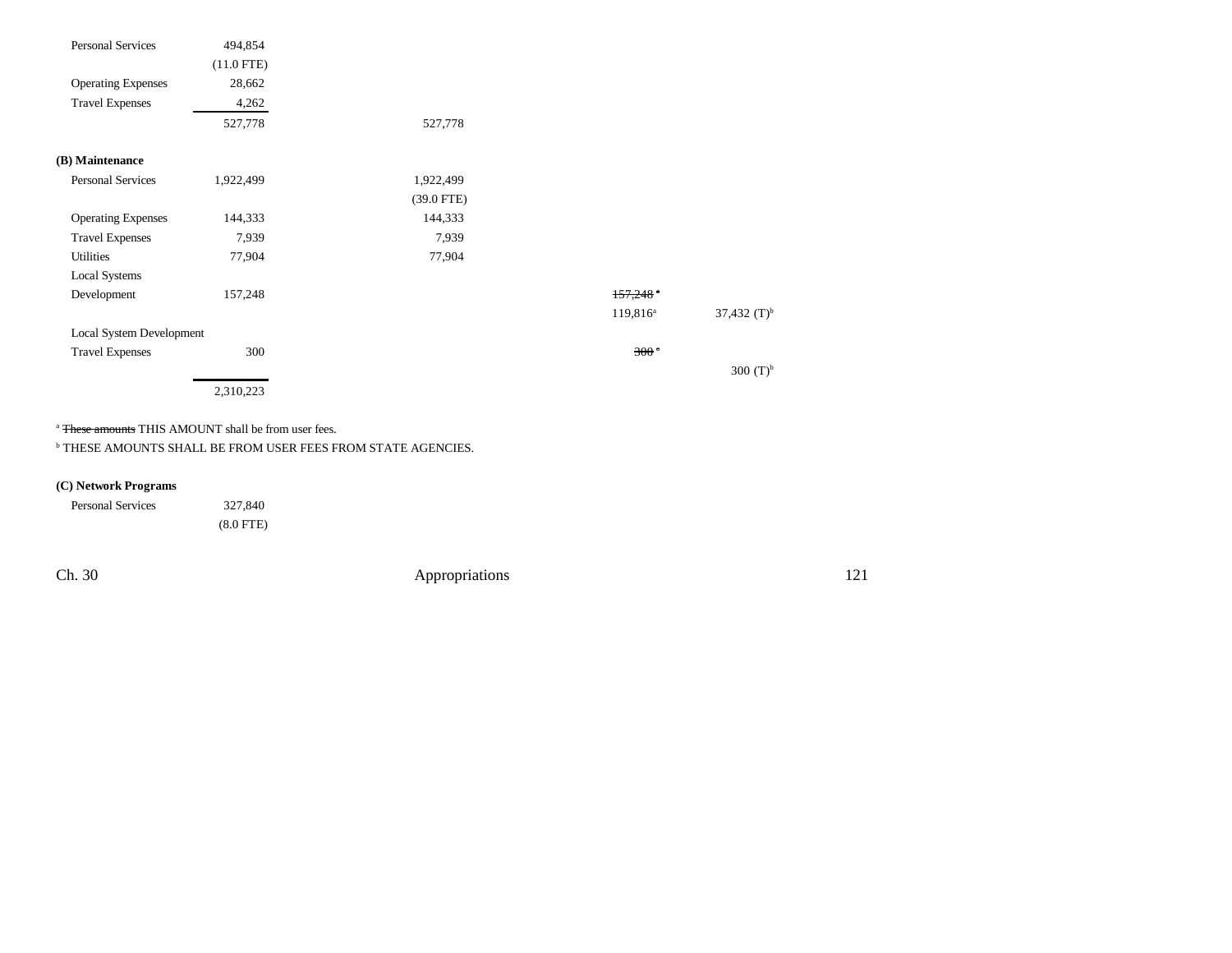|                                 |                           |              | <b>APPROPRIATION FROM</b> |                               |    |                               |    |                                 |    |                             |                                |  |  |
|---------------------------------|---------------------------|--------------|---------------------------|-------------------------------|----|-------------------------------|----|---------------------------------|----|-----------------------------|--------------------------------|--|--|
|                                 | ITEM &<br><b>SUBTOTAL</b> | <b>TOTAL</b> |                           | <b>GENERAL</b><br><b>FUND</b> |    | <b>GENERAL</b><br><b>FUND</b> |    | <b>CASH</b><br><b>FUNDS</b>     |    | <b>CASH</b><br><b>FUNDS</b> | <b>FEDERAL</b><br><b>FUNDS</b> |  |  |
|                                 | \$<br>\$                  |              | \$                        |                               | \$ | <b>EXEMPT</b>                 | \$ |                                 | \$ | <b>EXEMPT</b><br>\$         |                                |  |  |
| <b>Operating Expenses</b>       | 2,134                     |              |                           |                               |    |                               |    |                                 |    |                             |                                |  |  |
| <b>Travel Expenses</b>          | 4,230                     |              |                           |                               |    |                               |    |                                 |    |                             |                                |  |  |
| <b>Purchase of Services</b>     |                           |              |                           |                               |    |                               |    |                                 |    |                             |                                |  |  |
| from Computer Center            | 74,879                    |              |                           |                               |    |                               |    |                                 |    |                             |                                |  |  |
| Capitol Complex                 |                           |              |                           |                               |    |                               |    |                                 |    |                             |                                |  |  |
| Telephone and                   |                           |              |                           |                               |    |                               |    |                                 |    |                             |                                |  |  |
| Communications                  |                           |              |                           |                               |    |                               |    |                                 |    |                             |                                |  |  |
| Equipment                       | 1,749,689                 |              |                           |                               |    |                               |    |                                 |    |                             |                                |  |  |
| <b>Long Distance</b>            |                           |              |                           |                               |    |                               |    |                                 |    |                             |                                |  |  |
| Telephone                       | 4,228,545                 |              |                           |                               |    |                               |    |                                 |    |                             |                                |  |  |
| Digital Data Network            | 120,795                   |              |                           |                               |    |                               |    |                                 |    |                             |                                |  |  |
|                                 | $(2.0$ FTE)               |              |                           |                               |    |                               |    |                                 |    |                             |                                |  |  |
| <b>Indirect Cost Assessment</b> | 21,417                    |              |                           |                               |    |                               |    |                                 |    |                             |                                |  |  |
|                                 | 6,529,529                 |              |                           |                               |    |                               |    | $6,529,529$ (T)<br>$\mathbf{r}$ |    |                             |                                |  |  |
|                                 |                           |              |                           |                               |    |                               |    | 38,327 <sup>a</sup>             |    | 6,491,202 $(T)^{b}$         |                                |  |  |

a This amount shall be from user fees.

b THIS AMOUNT SHALL BE FROM USER FEES FROM STATE AGENCIES.

9,367,530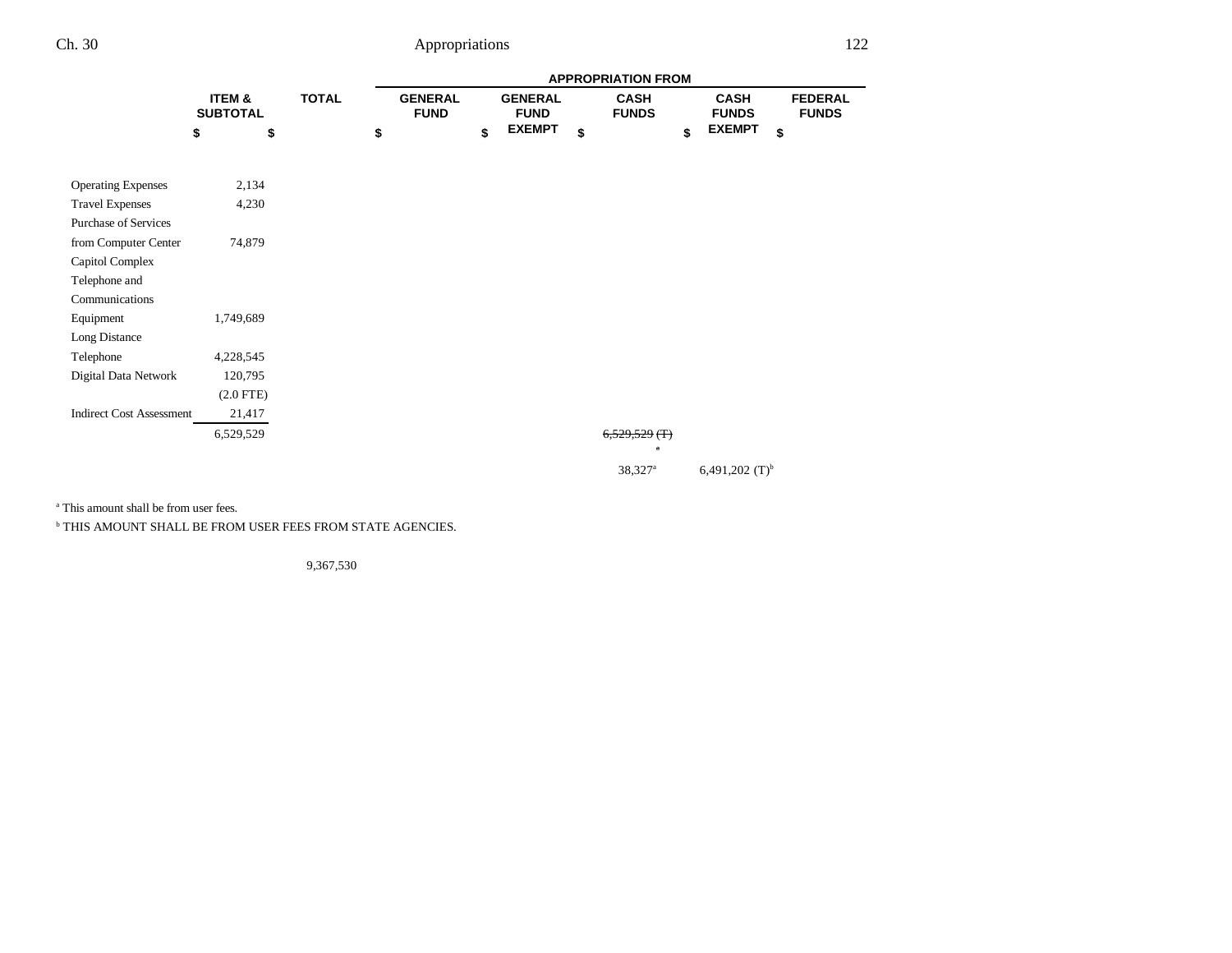| (9) DIVISION OF ADMINISTRATIVE HEARINGS                                     |              |                |                               |                           |     |
|-----------------------------------------------------------------------------|--------------|----------------|-------------------------------|---------------------------|-----|
| <b>Personal Services</b>                                                    | 706,509      |                |                               |                           |     |
|                                                                             | 734,393      |                |                               |                           |     |
|                                                                             | $(12.7$ FTE) |                |                               |                           |     |
| <b>Operating Expenses</b>                                                   | 37,303       |                |                               |                           |     |
|                                                                             | 39,402       |                |                               |                           |     |
| <b>Travel Expenses</b>                                                      | 7,055        |                |                               |                           |     |
| <b>Indirect Cost</b>                                                        |              |                |                               |                           |     |
| Assessment                                                                  | 8,777        |                |                               |                           |     |
| Computer Equipment <sup>4</sup>                                             | 34,000       |                |                               |                           |     |
|                                                                             |              | 793,644        | $793,644$ (T)<br>$\mathbf{a}$ |                           |     |
|                                                                             |              | 823,627        |                               | 823,627 (T) <sup>a</sup>  |     |
| <sup>a</sup> This amount shall be from user fees. FEES FROM STATE AGENCIES. |              |                |                               |                           |     |
| (10) RISK MANAGEMENT DIVISION <sup>5,5a</sup>                               |              |                |                               |                           |     |
| <b>Personal Services</b>                                                    | 230,447      |                | $230,447$ (T)                 |                           |     |
|                                                                             |              |                |                               | 230,447 $(T)^a$           |     |
|                                                                             |              |                | $(4.0$ FTE)                   |                           |     |
|                                                                             |              |                |                               | $(4.0$ FTE)               |     |
| <b>Operating Expenses</b>                                                   | 15,866       |                | $15,866$ (T)                  |                           |     |
|                                                                             |              |                | $\overline{a}$                |                           |     |
|                                                                             |              |                |                               | $15,866$ (T) <sup>a</sup> |     |
|                                                                             |              |                |                               |                           |     |
| Ch. 30                                                                      |              | Appropriations |                               |                           | 123 |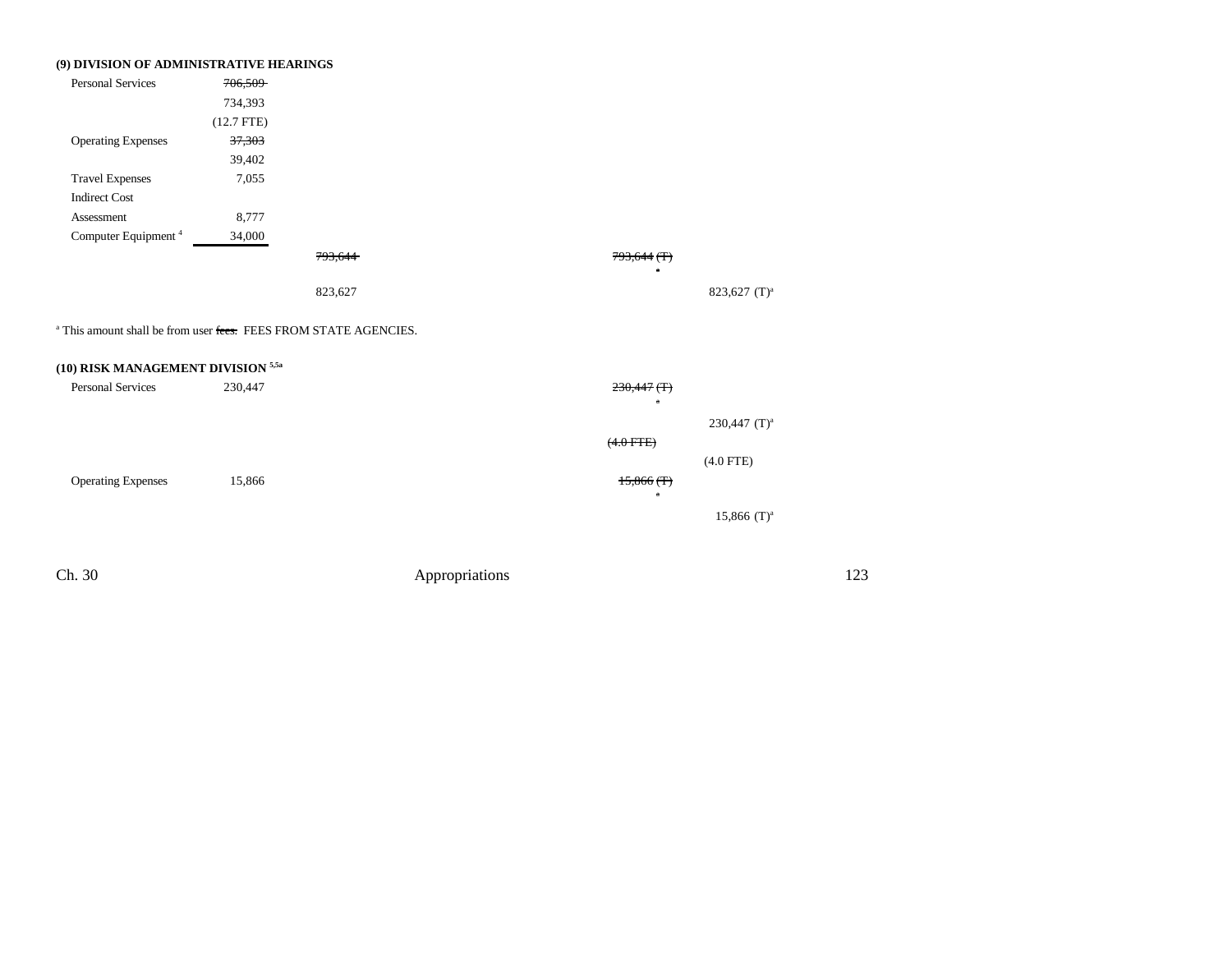|                        |                           |              | <b>APPROPRIATION FROM</b>     |    |                               |    |                             |    |                              |                                |  |  |  |
|------------------------|---------------------------|--------------|-------------------------------|----|-------------------------------|----|-----------------------------|----|------------------------------|--------------------------------|--|--|--|
|                        | ITEM &<br><b>SUBTOTAL</b> | <b>TOTAL</b> | <b>GENERAL</b><br><b>FUND</b> |    | <b>GENERAL</b><br><b>FUND</b> |    | <b>CASH</b><br><b>FUNDS</b> |    | <b>CASH</b><br><b>FUNDS</b>  | <b>FEDERAL</b><br><b>FUNDS</b> |  |  |  |
|                        | \$<br>\$                  | \$           |                               | \$ | <b>EXEMPT</b>                 | \$ |                             | \$ | <b>EXEMPT</b><br>\$          |                                |  |  |  |
|                        |                           |              |                               |    |                               |    |                             |    |                              |                                |  |  |  |
| <b>Travel Expenses</b> | 1,368                     |              |                               |    |                               |    | $1,368$ (T)<br>$\alpha$     |    |                              |                                |  |  |  |
|                        |                           |              |                               |    |                               |    |                             |    | $1,368$ (T) <sup>a</sup>     |                                |  |  |  |
| <b>Indirect Cost</b>   |                           |              |                               |    |                               |    |                             |    |                              |                                |  |  |  |
| Assessment             | 18,355                    |              |                               |    |                               |    | $18,355$ (T)                |    |                              |                                |  |  |  |
|                        |                           |              |                               |    |                               |    | $\mathbf{a}$                |    |                              |                                |  |  |  |
|                        |                           |              |                               |    |                               |    |                             |    | 18,355 $(T)^a$               |                                |  |  |  |
| Risk Management Fund   | 3,807,898                 |              |                               |    |                               |    | 3,807,898                   |    |                              |                                |  |  |  |
|                        | 4,465,118                 |              |                               |    |                               |    | 93,657 $^{\rm b}$           |    | 4,371,461 $(T)^c$            |                                |  |  |  |
| Property Fund          | 1,300,000                 |              |                               |    |                               |    | 1,300,000                   |    |                              |                                |  |  |  |
|                        |                           |              |                               |    |                               |    | $17,814$ <sup>d</sup>       |    | $1,282,186$ (T) <sup>e</sup> |                                |  |  |  |
| <b>Audit Expenses</b>  | 35,000                    |              |                               |    |                               |    | $35,000$ (T)                |    |                              |                                |  |  |  |
|                        |                           |              |                               |    |                               |    | $\alpha$                    |    |                              |                                |  |  |  |
|                        | 59,935                    |              |                               |    |                               |    |                             |    | 59,935 (T) <sup>a</sup>      |                                |  |  |  |
| Workers' Compensation  |                           |              |                               |    |                               |    |                             |    |                              |                                |  |  |  |
| Premiums               | 21,711,846                |              |                               |    |                               |    | $21,711,846$ (T)<br>d       |    |                              |                                |  |  |  |
|                        |                           |              |                               |    |                               |    |                             |    |                              |                                |  |  |  |
|                        |                           |              |                               |    |                               |    |                             |    | 21,711,846 $(T)^f$           |                                |  |  |  |
|                        |                           |              |                               |    |                               |    | $(7.0$ FTE)                 |    |                              |                                |  |  |  |
|                        |                           |              |                               |    |                               |    |                             |    | $(7.0$ FTE)                  |                                |  |  |  |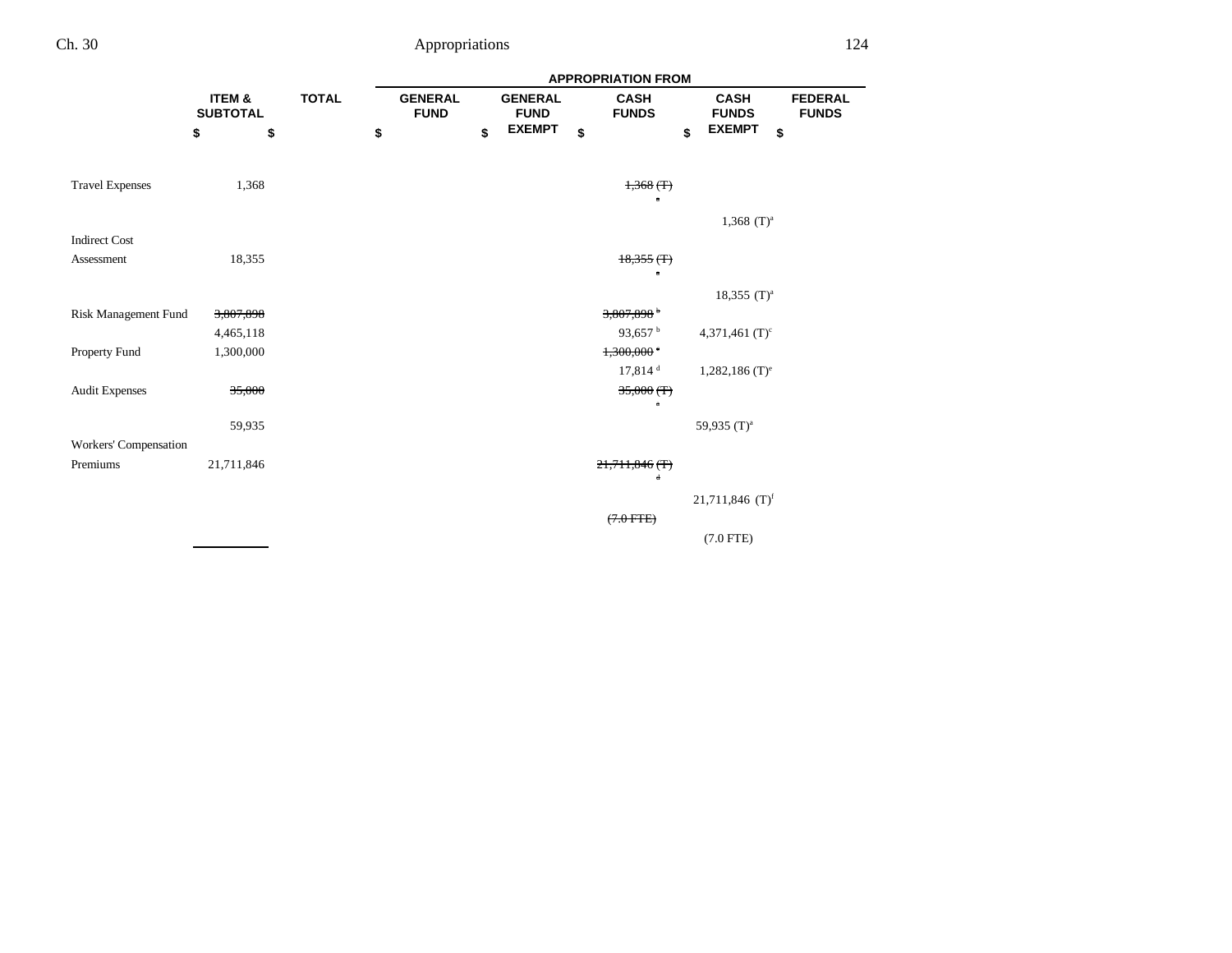#### 27,120,780

27,802,935

a These amounts shall be from the Risk Management Fund, the Property Fund, and the Workers' Compensation Insurance Account.

 $b$  Of this amount,  $f_1, f_2, f_3$  shall be from the Department of Education,  $f_3$ 497,162(T) shall be from the Department of Higher Education,  $f_3, f_3$ 80,776(T)

shall be from the Department of Transportation, \$1,846,089(T) shall be from state agency appropriations to the Risk Management Fund, \$39,817 shall be from the

State Compensation Insurance Authority, \$26,923 \$38,227 shall be from the State Fair Authority, and \$15,613 shall be from the Soil Conservation Districts.

 $c$  Of this amount, \$9,053(T) shall be from the Department of Education, \$781,066(T) shall be from the Department of Higher Education, \$58,761(T) shall be from the

Department of Transportation, \$432,306(T) shall be from state agency appropriations to the Property Fund, \$13,296 shall be from the State Fair Authority, and \$4,518 shall

be from the State Compensation Insurance Authority. OF THIS AMOUNT, \$1,978 SHALL BE FROM THE DEPARTMENT OF EDUCATION, \$586,607 SHALL BE FROM THE

DEPARTMENT OF HIGHER EDUCATION, \$1,589,174 SHALL BE FROM THE DEPARTMENT OF TRANSPORTATION, AND \$2,193,702 SHALL BE FROM STATE AGENCY

APPROPRIATIONS TO THE RISK MANAGEMENT FUND.

 $d$  Of this amount, \$285,510 shall be from the Department of Education, \$7,091,335 shall be from the Department of Higher Education, \$3,359,727 shall be from the Department of Transportation, and \$10,975,274 shall be from state agency appropriations for workers' compensation premiums. OF THIS AMOUNT, \$13,296 SHALL BE FROM

THE STATE FAIR AUTHORITY, AND \$4,518 SHALL BE FROM THE STATE COMPENSATION INSURANCE AUTHORITY.

e OF THIS AMOUNT, \$9,053 SHALL BE FROM THE DEPARTMENT OF EDUCATION, \$781,066 SHALL BE FROM THE DEPARTMENT OF HIGHER EDUCATION, \$58,761

SHALL BE FROM THE DEPARTMENT OF TRANSPORTATION, AND \$433,306 SHALL BE FROM STATE AGENCY APPROPRIATIONS TO THE PROPERTY FUND.

f OF THIS AMOUNT, \$285,510 SHALL BE FROM THE DEPARTMENT OF EDUCATION, \$7,091,335 SHALL BE FROM THE DEPARTMENT OF HIGHER EDUCATION,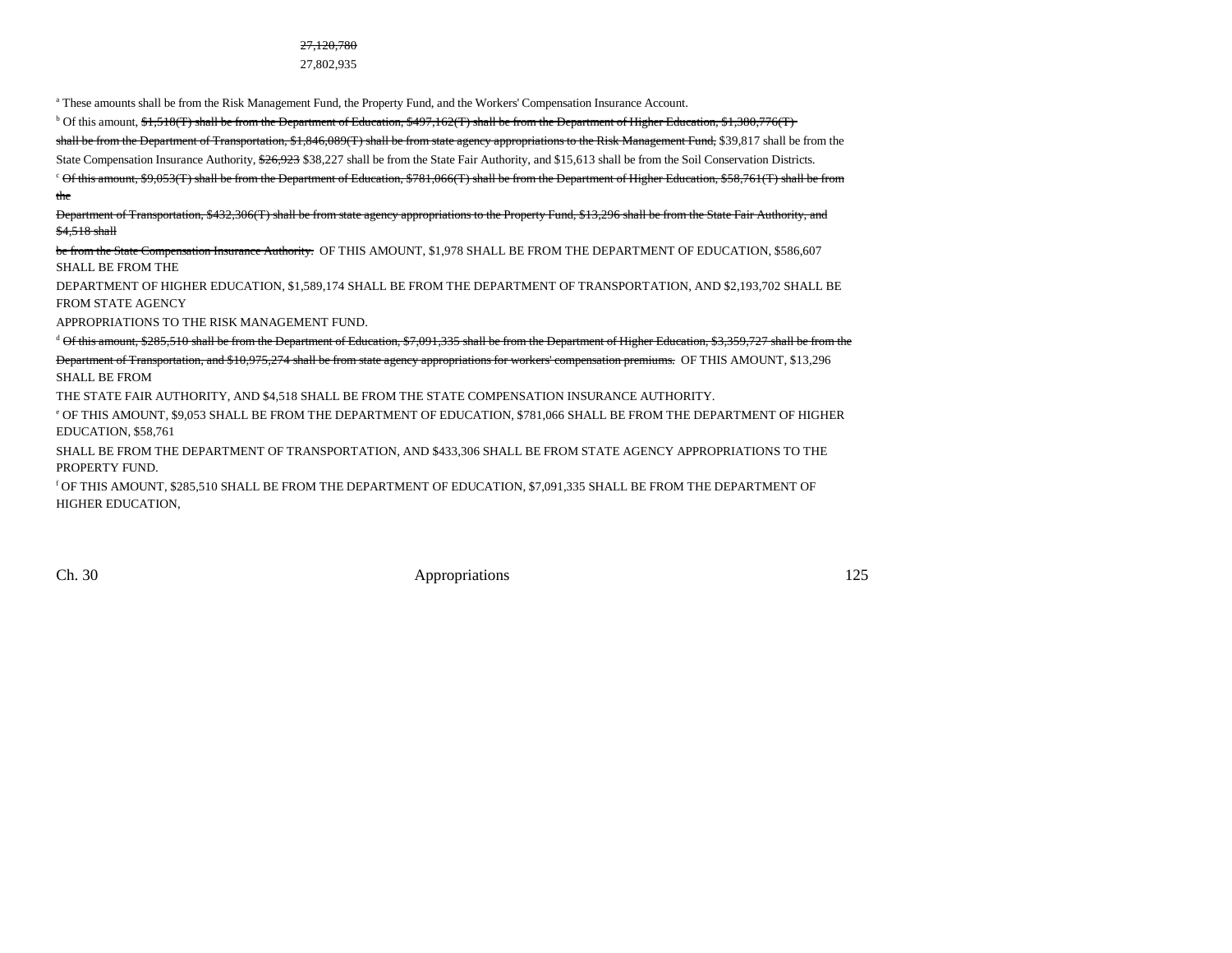|                 |              |                | <b>APPROPRIATION FROM</b> |                |  |              |  |               |                |  |  |  |  |
|-----------------|--------------|----------------|---------------------------|----------------|--|--------------|--|---------------|----------------|--|--|--|--|
| ITEM &          | <b>TOTAL</b> | <b>GENERAL</b> |                           | <b>GENERAL</b> |  | <b>CASH</b>  |  | <b>CASH</b>   | <b>FEDERAL</b> |  |  |  |  |
| <b>SUBTOTAL</b> |              | <b>FUND</b>    |                           | <b>FUND</b>    |  | <b>FUNDS</b> |  | <b>FUNDS</b>  | <b>FUNDS</b>   |  |  |  |  |
|                 |              |                |                           | <b>EXEMPT</b>  |  |              |  | <b>EXEMPT</b> |                |  |  |  |  |

\$3,359,727 SHALL BE FROM THE DEPARTMENT OF TRANSPORTATION, AND \$10,975,274 SHALL BE FROM STATE AGENCY APPROPRIATIONS FOR WORKERS' COMPENSATION PREMIUMS.

#### **TOTALS PART I**

| (ADMINISTRATION) | \$91,086,366 | \$11,239,084 | <del>\$79,847,282</del> * |                           |  |
|------------------|--------------|--------------|---------------------------|---------------------------|--|
|                  | \$94,171,986 | \$11,253,080 | \$2,000,914               | \$80,917,992 <sup>a</sup> |  |

<sup>a</sup> Of this amount,  $\frac{277}{121}$ , 482 \$80,765,921 contains a (T) notation and \$8,981 is from the Highway Users Tax Fund subject to Section 43-4-201(3)(a), C.R.S.

**SECTION 2.** Section 2 (2) and 2 (3) and the affected totals of chapter 190, Session Laws of Colorado 1993, are amended to read:

### SECTION 2. **Appropriation - adjustment to 1993 long bill.**

#### **(2) DEPARTMENT OF ADMINISTRATION**

**(a) Executive Director**

| (I) Anniversary Increases |        |
|---------------------------|--------|
| and                       |        |
| Shift Differential        | 3.388  |
| (II) Group Health and     |        |
| Life.                     | 44,696 |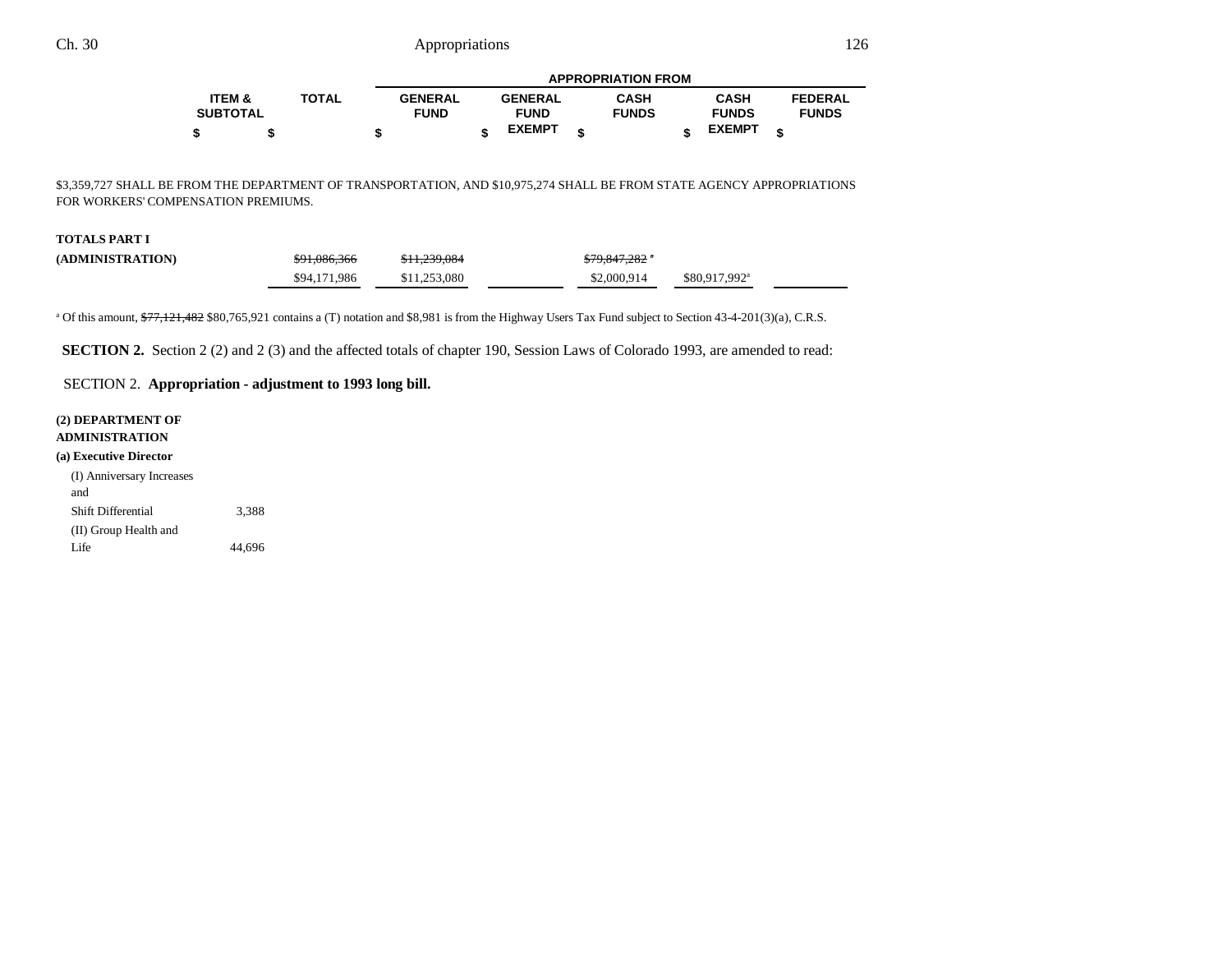| (III) Short-term               |              |           |                |                 |                 |     |
|--------------------------------|--------------|-----------|----------------|-----------------|-----------------|-----|
| Disability                     | 6,010        |           |                |                 |                 |     |
| (IV) Grand Junction            |              |           |                |                 |                 |     |
| Office Building                |              |           |                |                 |                 |     |
| <b>Leased Space</b>            | 5,264        |           |                |                 |                 |     |
|                                |              |           |                |                 |                 |     |
|                                | 59,358       |           |                | 59,358          |                 |     |
| (b) Division of Administrative |              |           |                |                 | 59,358          |     |
|                                |              |           |                |                 |                 |     |
| <b>Hearings</b>                |              |           |                |                 |                 |     |
| (I) Personal Services          | 1,110,216    |           |                |                 |                 |     |
|                                | $(23.4$ FTE) |           |                |                 |                 |     |
| (II) Operating Expenses        |              |           |                |                 |                 |     |
|                                | 47,016       |           |                |                 |                 |     |
| (III) Travel Expenses          | 6,010        |           |                |                 |                 |     |
|                                | 1,163,242    |           |                | $1,163,242$ (T) |                 |     |
|                                |              |           |                |                 | $1,163,242$ (T) |     |
| <b>TOTALS</b>                  |              |           |                |                 |                 |     |
| $(\bf ADMINISTRATION)$         |              | 1,222,600 |                |                 |                 |     |
|                                |              |           |                |                 |                 |     |
| (3) DEPARTMENT OF LABOR        |              |           |                |                 |                 |     |
| <b>AND EMPLOYMENT</b>          |              |           |                |                 |                 |     |
| (a) Executive Director         |              |           |                |                 |                 |     |
| (I) Anniversary Increases      |              |           |                |                 |                 |     |
| and                            |              |           |                |                 |                 |     |
| Shift Differential             | (2,325)      |           |                |                 |                 |     |
| Ch. 30                         |              |           |                |                 |                 | 127 |
|                                |              |           | Appropriations |                 |                 |     |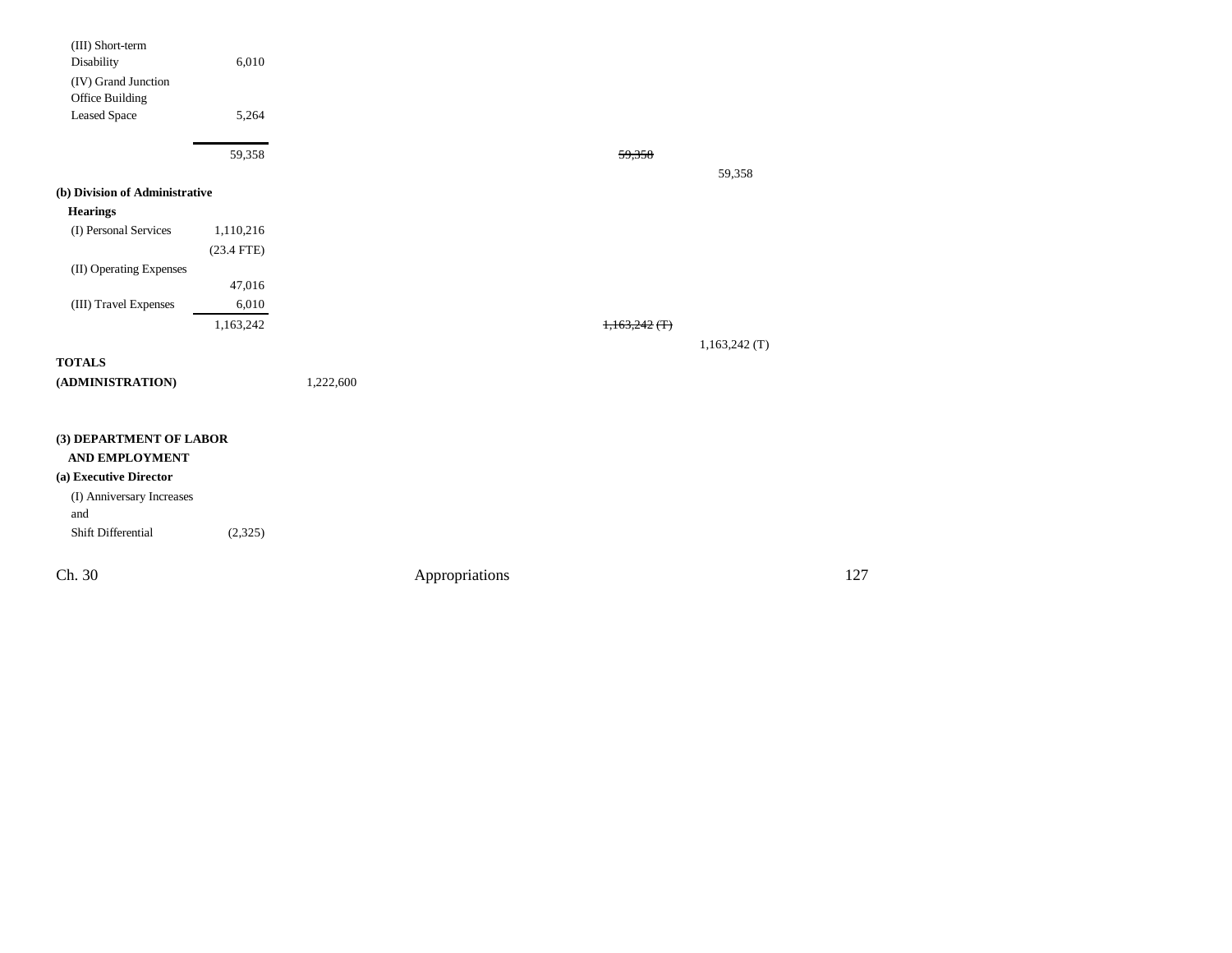|                          |                           |    |              | <b>APPROPRIATION FROM</b> |                               |    |                               |    |                             |    |                             |    |                                |
|--------------------------|---------------------------|----|--------------|---------------------------|-------------------------------|----|-------------------------------|----|-----------------------------|----|-----------------------------|----|--------------------------------|
|                          | ITEM &<br><b>SUBTOTAL</b> |    | <b>TOTAL</b> |                           | <b>GENERAL</b><br><b>FUND</b> |    | <b>GENERAL</b><br><b>FUND</b> |    | <b>CASH</b><br><b>FUNDS</b> |    | <b>CASH</b><br><b>FUNDS</b> |    | <b>FEDERAL</b><br><b>FUNDS</b> |
|                          | \$                        | \$ |              | \$                        |                               | \$ | <b>EXEMPT</b>                 | \$ |                             | \$ | <b>EXEMPT</b>               | \$ |                                |
| (II) Group Health and    |                           |    |              |                           |                               |    |                               |    |                             |    |                             |    |                                |
| Life                     | (3,611)                   |    |              |                           |                               |    |                               |    |                             |    |                             |    |                                |
| (III) Short-term         |                           |    |              |                           |                               |    |                               |    |                             |    |                             |    |                                |
| Disability               | (2,250)                   |    |              |                           |                               |    |                               |    |                             |    |                             |    |                                |
| (IV) Grand Junction      |                           |    |              |                           |                               |    |                               |    |                             |    |                             |    |                                |
| Office Building Leased   |                           |    |              |                           |                               |    |                               |    |                             |    |                             |    |                                |
| Space                    | (5,264)                   |    |              |                           |                               |    |                               |    |                             |    |                             |    |                                |
|                          |                           |    |              |                           |                               |    |                               |    |                             |    |                             |    |                                |
|                          | (13, 450)                 |    |              |                           |                               |    |                               |    | (13, 450)                   |    |                             |    |                                |
|                          |                           |    |              |                           |                               |    |                               |    |                             |    | (13, 450)                   |    |                                |
| (b) Division of Workers' |                           |    |              |                           |                               |    |                               |    |                             |    |                             |    |                                |
| Compensation             |                           |    |              |                           |                               |    |                               |    |                             |    |                             |    |                                |
| (I) Personal Services    | (1,039,352)               |    |              |                           |                               |    |                               |    |                             |    |                             |    |                                |
|                          | $(-23.0$ FTE)             |    |              |                           |                               |    |                               |    |                             |    |                             |    |                                |
| (II) Operating Expenses  |                           |    |              |                           |                               |    |                               |    |                             |    |                             |    |                                |
|                          | (40, 850)                 |    |              |                           |                               |    |                               |    |                             |    |                             |    |                                |
| (III) Travel Expenses    | (5,693)                   |    |              |                           |                               |    |                               |    |                             |    |                             |    |                                |
| (IV) Administration Law  |                           |    |              |                           |                               |    |                               |    |                             |    |                             |    |                                |
| Judge Services           | 1,286,012                 |    |              |                           |                               |    |                               |    |                             |    |                             |    |                                |
|                          | 200,117                   |    |              |                           |                               |    |                               |    | 200,117                     |    |                             |    |                                |
|                          |                           |    |              |                           |                               |    |                               |    |                             |    | 200,117                     |    |                                |